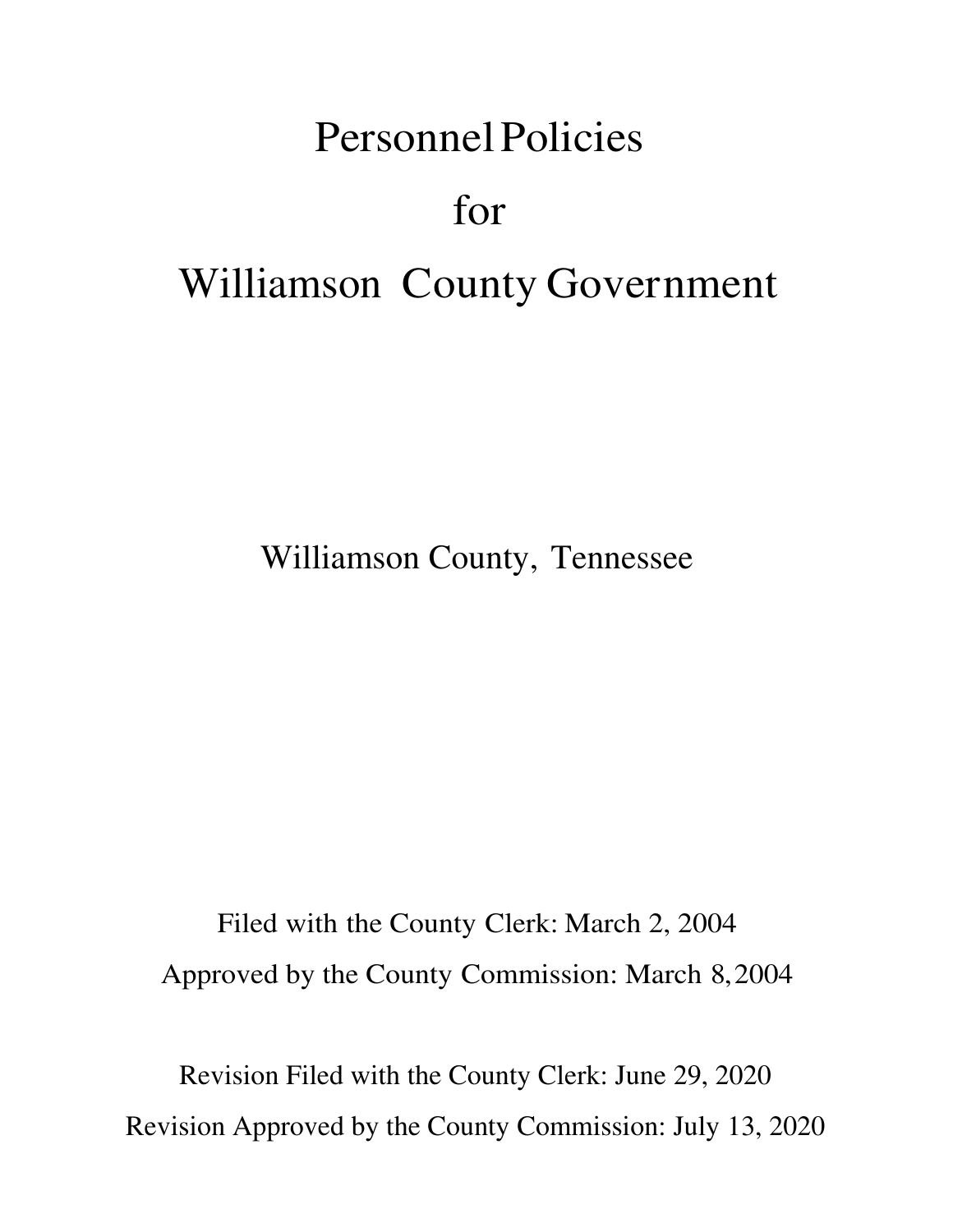#### **Purpose of This Manual**

The purpose of this manual is to provide employees with a general understanding of the personnel policies of Williamson County Government. However, it cannot anticipate every situation or answer every question about employment. Neither this manual, nor any provision in this manual constitutes a contract of employment or any other type of contract. All employees are considered employees-at-will as explained in policy 1.01 Employee Classifications.

Should the wording or the absence of wording in a particular policy lead to a conflict with accepted procedures or practices, the County is not restricted to that policy. It should also be noted that no policy in this manual entitles an employee to disregard the legal directives of his/her Department Head. The County must have flexibility in the administration of its policies and procedures, and reserves the right to change or revise policies without notice when deemed necessary.

The use of the term "Department Head" throughout these policies refers to all directors and elected or constitutionally appointed officials. However, certain elected or constitutionally appointed officials are permitted by statute to have alternative policies to those presented in this manual. Therefore, the term "County Official" will be used when it is appropriate to differentiate those individuals from all other department heads.

For the purpose of this manual, one day of work is considered an eight hour day and one week of work is considered a forty hour week. Work schedules will vary among departments due to the different lengths of work days and lunch breaks. However, unless otherwise stated, eight (8) hour days and forty (40) hour work weeks will be the standard used for the policies on Overtime, Holidays, Sick Time and Vacations.

The personnel policies in this manual supersede and replace all prior manuals and handbooks.

#### **WILLIAMSON COUNTY EMPLOYEE BENEFITS**

Williamson County offers a comprehensive benefits program to all full time employees. For the purpose of this publication the term "start date" refers to the date an employee begins work as a full-time employee or is classified as a full time employee. Some employee benefits are discussed in this manual, but others are not. Since certain eligibility requirements must be satisfied to qualify for these benefits, employees are encouraged to consult with their supervisors, the Human Resource Department or the Benefits Department for more details.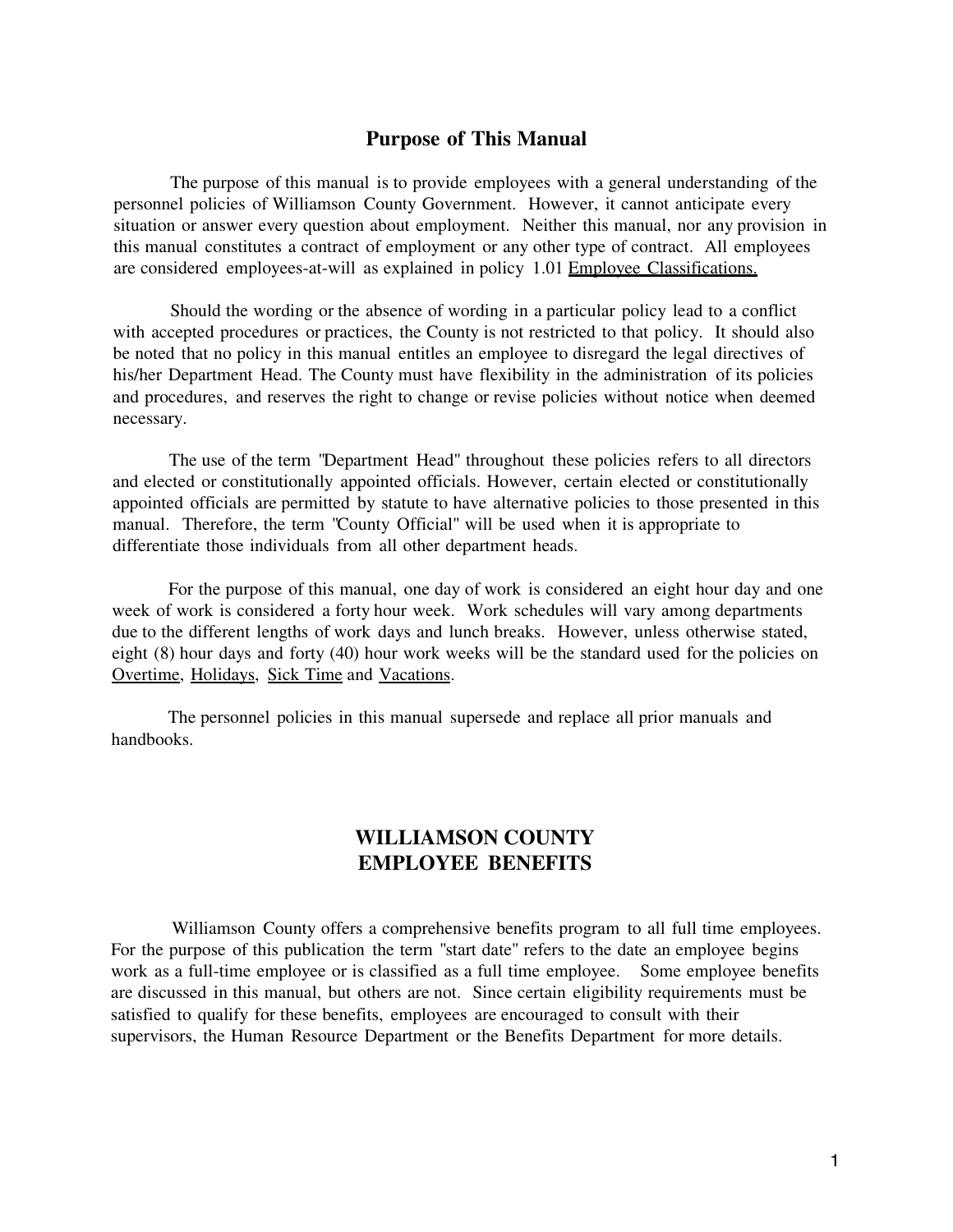# **Table of Contents**

|         |                                           | Page           |
|---------|-------------------------------------------|----------------|
|         | 1.00 Employment Categories                |                |
| 1.1     | <b>Employment Classification</b>          | 3              |
| 1.2     | <b>Employment Status</b>                  | $\overline{4}$ |
|         | 2.00 Equal Opportunity Employment         |                |
| 2.1     | Discrimination                            | 5              |
| $2.2\,$ | Harassment                                | 6              |
| 2.3     | Employees with Disabilities               | 8              |
| 3.00    | <b>Benefits</b>                           |                |
| 3.1     | Vacations                                 | 9              |
| 3.2     | Holidays                                  | 11             |
| 3.3     | Group Insurance                           | 12             |
| 3.4     | Death Benefit                             | 12             |
| 3.5     | Social Security & Retirement Plans        | 13             |
| 3.6     | Longevity Award Plan                      | 13             |
|         | 4.00 Leaves                               |                |
| 4.1     | <b>Sick Time</b>                          | 14             |
| 4.2     | Court Leave                               | 15             |
| 4.3     | Bereavement Leave                         | 16             |
| 4.4     | Voting Leave                              | 16             |
| 4.5     | Leave of Absence                          | 17             |
| 4.6     | Family Medical Leave                      | 18             |
| 4.7     | Tennessee Maternity / Paternity Leave Act | 22             |
| 4.8     | <b>Military Leave</b>                     | 23             |
|         | 5.00 Personnel Administration             |                |
| 5.1     | Continuous Service Credit                 | 24             |
| 5.2     | Leave Transfer between County Entities    | 24             |
| 5.3     | Recording Leave Time                      | 25             |
| 5.4     | Days of Administrative Closing            | 25             |
|         |                                           |                |
|         | 6.00 Compliance                           |                |
| 6.1     | Overtime                                  | 26             |
| 6.2     | Worker's Compensation                     | 27             |
|         | 7.00 Work Place Conduct                   |                |
| 7.1     | Drug Free Workplace                       | 28             |
| 7.2     | Policy/Rule Violation or Misconduct       | 31             |
| 7.3     | Use of County Equipment or Technology     | 33             |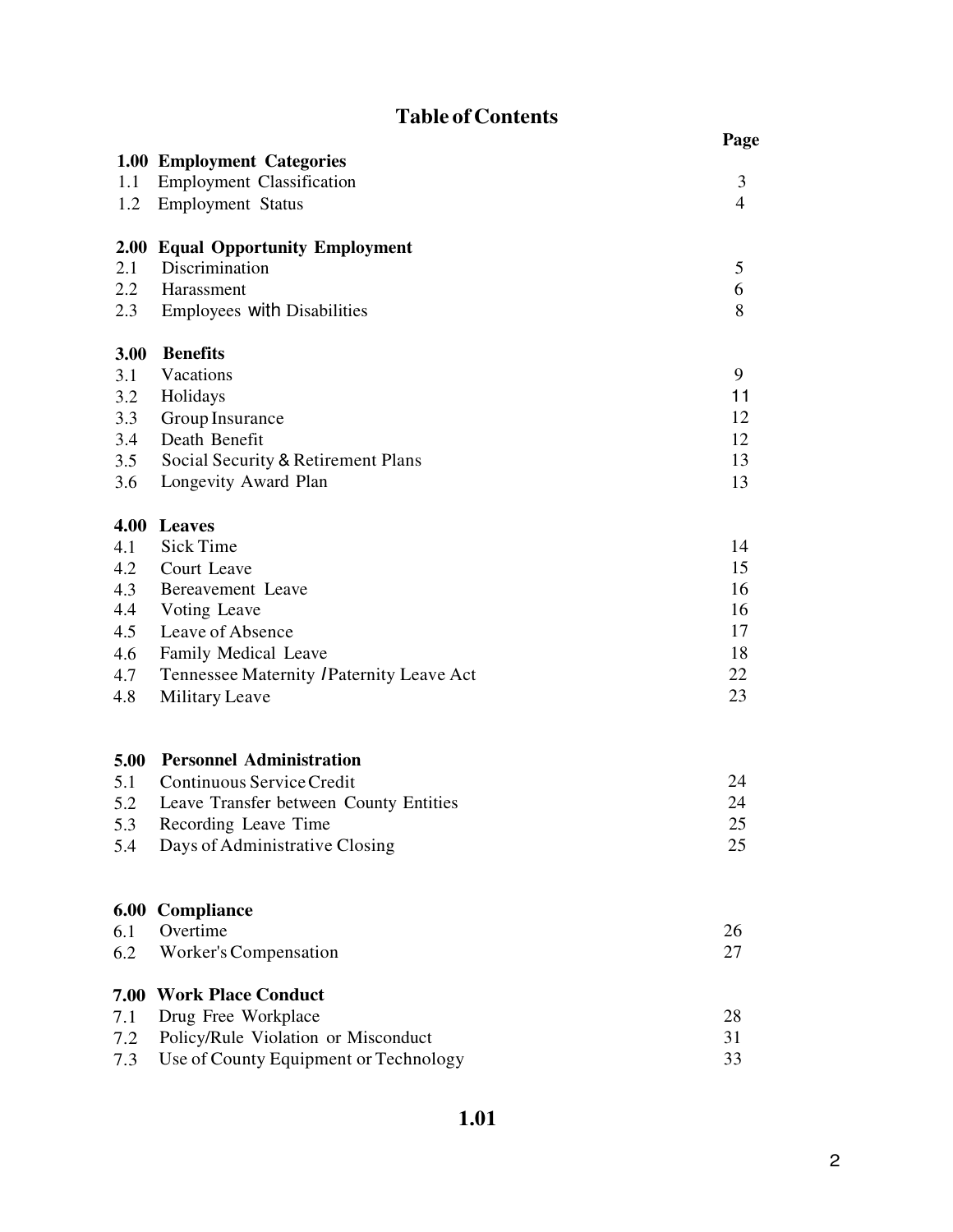#### **Employee Classifications**

All full-time, part-time and temporary employees of Williamson County Government are considered employee-at-will. Just as an employee has the right to resign from his/her position at any time, the County reserves the right to terminate employment at any time, with or without cause and without prior notice.

The three employee classifications for Williamson County Government are as follows:

- 1. Full-Time: A full-time position is one that must be approved as such by the County Commission and be regularly scheduled to work a minimum of 32 hours each work week. Employees classified as regular, full-time are eligible for the various benefits offered by the County. However, full-time employees regularly scheduled to work less than 40 hours a week may have certain paid leave benefits prorated accordingly.
- 2. Variable Hour: A part-time position is one that is generally scheduled for less than 30 hours a week. It has not been approved as a full-time position by the County Commission and therefore is not eligible for any employee benefits for which fulltime employment is required. For business needs, a variable hour employee may occasionally be scheduled for 30 or more hours in a work week without changing his/her variable hour status.
- 3. Temporary/Seasonal: A temporary or seasonal position is one in which the employee will work for a specified period of time, usually for less than a year. There are no limits to the number of hours a temporary employee may work; however, overtime must be paid when those hours exceed 40 in a week unless he/she is employed in certain employment categories for which overtime pay is not required by the Fair Labor Standards Act. Temporary or seasonal employees are not entitled to benefits.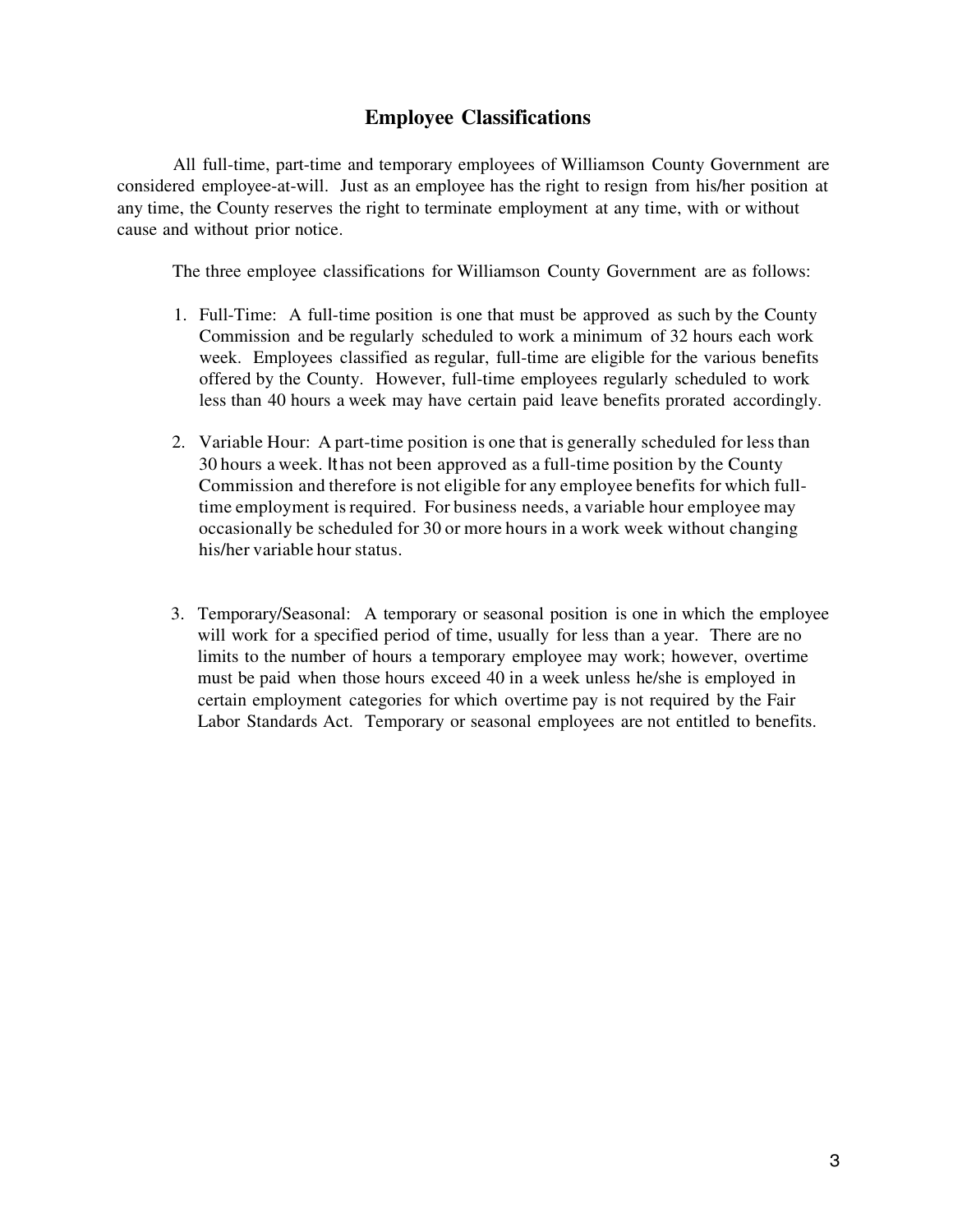#### **1.02 Employment Status**

There are three categories of Employment Status in Williamson County Government:

- 1. Active Status: This category includes all employees who are working a regular schedule. Employees in active status must be able to work and cannot be on any form of leave of absence. The use of available vacation or sick time does not preclude an employee from being on active status except when such time is used to supplement income during a leave of absence.
- 2. Inactive Status: An employee who is on any recognized leave of absence or is suspended from work for disciplinary reasons is considered to be inactive. (Refer to policy 4.05 on Leave of Absence.). All personal, medical, military and worker's compensation leaves are included in this category and begin on the first day the employee does not report to work as scheduled.
- 3. Terminated: Individuals in this category have ended their employment with Williamson County Government by means of resignation, retirement, death or discharge. The date of termination is the first calendar day after the last day worked, unless otherwise decided by the Department Head or County Official after consultation with the Human Resources Director.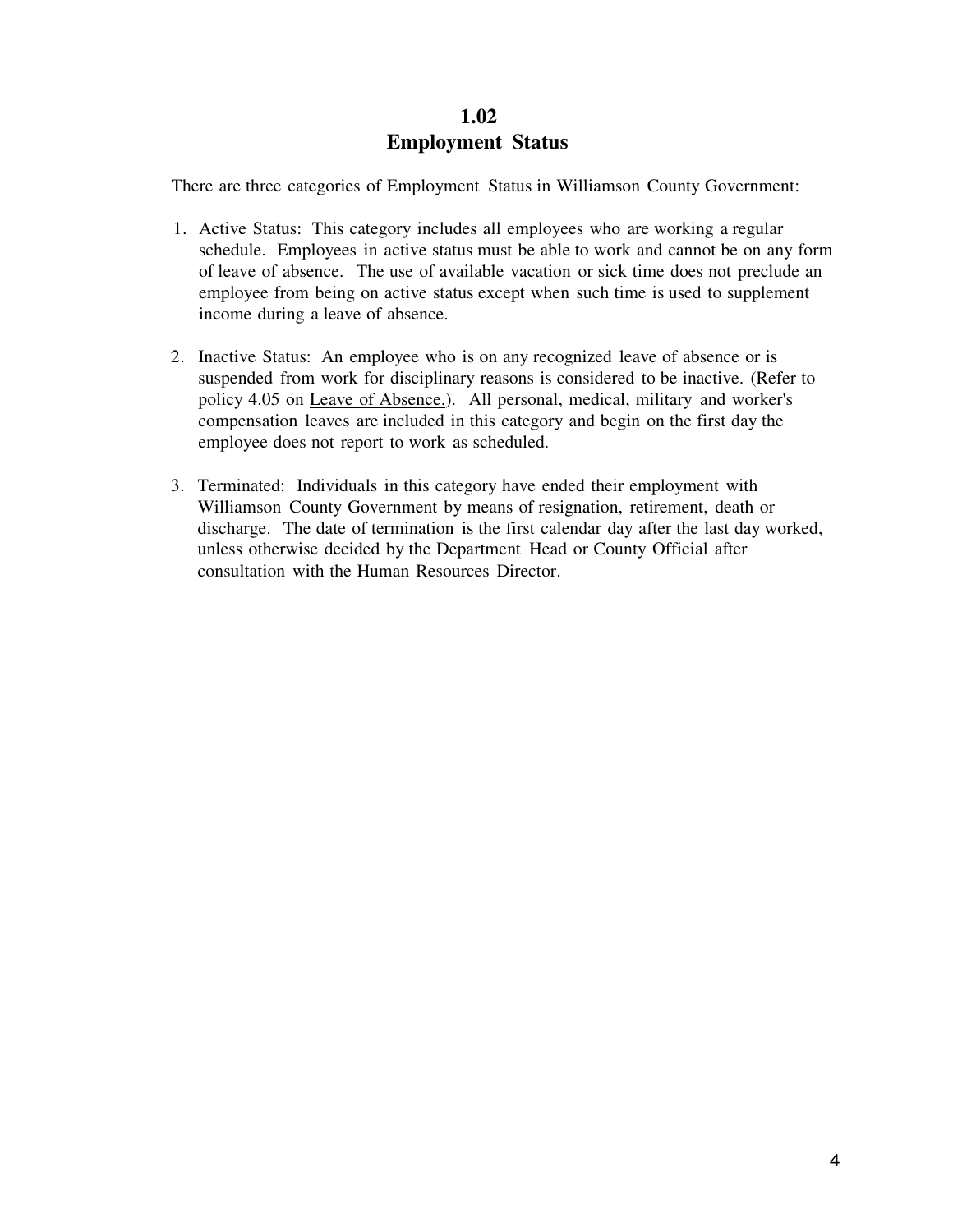#### **2.01 DISCRIMINATION**

Williamson County Government is an equal opportunity employer and will base employment decisions upon a consideration of the qualifications of all employees or applicants for employment. Discrimination based upon an applicant's or employee's race, color, sex, religion, national origin, age, status as a Vietnam-era veteran or special disabled veteran, disability, sexual orientation, gender identity or status in any other protected group will not be tolerated.

This policy extends to all terms and conditions of employment, including but not limited to hiring, placement, promotion, termination, layoff, recall, transfer, leaves of absence, compensation and training. It is the policy of Williamson County to make reasonable accommodations for qualified individuals with known disabilities unless doing so would result in undue hardship. Employees or applicants with questions or concerns about any type of discrimination in the workplace are encouraged to bring these issues to the attention of his/her immediate supervisor or the County's Human Resources Director. Employees can raise concerns and make complaints without fear of reprisal and with the assurance of protection from harassment or retaliation. Anyone found to be engaging in any type of unlawful discrimination will be subject to disciplinary action, up to and including termination of employment.

Williamson County does not discriminate in its hiring practices on the basis of race, color, religion, sex, national origin, age, disability, status as a Vietnam-era veteran or special disabled veteran, sexual orientation, gender identity, or status in any other group protected by law. So that all interested parties have an opportunity to apply for positions as they become open, job openings that are not filled by employees within a department will be posted in the County Administrative Complex.

Applications will be accepted for posted or open positions only. Those who apply but are not selected for a posted position may be required to submit a new application for any future job opening. Unsolicited applications and resumes that are not submitted for an open position will be considered only at the discretion of a Department Head.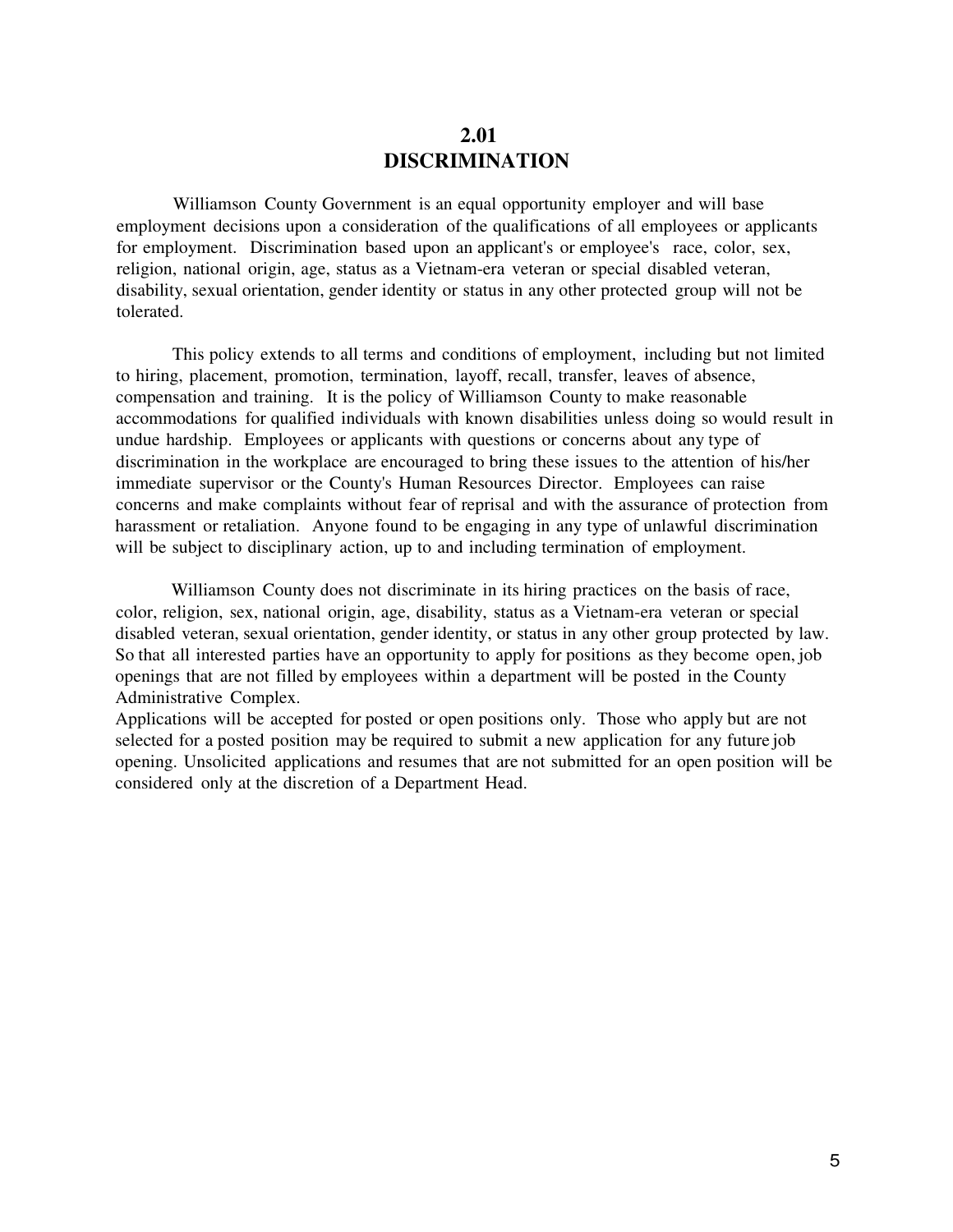#### **2.02 Harassment**

It is the policy of Williamson County Government to provide a work environment free of harassment based upon race, color, sex, national origin, religion, age, sexual orientation, gender identity, or disability. In accordance with that philosophy, Williamson County prohibits, forbids, and does not tolerate any employee, manager or visitor (regardless of gender, race, national origin, religion, age, sexual orientation, gender identity or disability) to harass an employee or create a hostile or intolerable working environment by exhibiting, committing or encouraging:

- 1. Material such as pornographic or sexually or racially explicit posters, calendars, graffiti or objects;
- 2. Unwanted, unwelcome, and unwarranted sexual advances, including but not limited to requests, comments or innuendos regarding sex, race or any prohibited criteria, including jokes, gestures, statements or stalking related to sex or any prohibited criteria;
- 3. Intentional or malicious physical conduct that is sexual in nature, including but not limited to touching, pinching, patting, bruising, and/or pulling against another's body or clothes; and
- 4. Physical assaults on other employees, including but not limited to rape, sexual battery, molestation or any attempt to commit such assaults.

Conduct such as the examples listed above, or any other conduct based upon gender, color, race, religion, national origin, age or disability will constitute harassment when:

- 1. Submission to the conduct is either an explicit or implicit term or condition of employment; or
- 2. Submission to or rejection of the conduct is used as a basis for an employment decision affecting the person rejecting or submitting to the conduct; or
- 3. The conduct, whether or not directed at the affected individual, has the purpose or effect of reasonably interfering with an affected person's work performance, or creating an intimidating, hostile or offensive work environment.

#### PROCEDURE FOR REPORTING DISCRIMINATION OR SEXUAL HARASSMENT

Each Department Head or Supervisor shall be required to undergo training regarding this policy and the procedures hereunder, and shall be responsible for giving this policy and statement wide distribution. A copy of the policy and the appropriate training will be provided to each employee and he/she shall be required to familiarize him/herself with the policy. Employees will be informed that discrimination and sexual harassment are forms of employee misconduct and that discipline will be enforced against individuals engaged in discrimination or harassment and against supervisory and managerial personnel who knowingly allow such behavior to continue. Receipt of this policy and understanding thereof shall be documented in each employee's personnel file.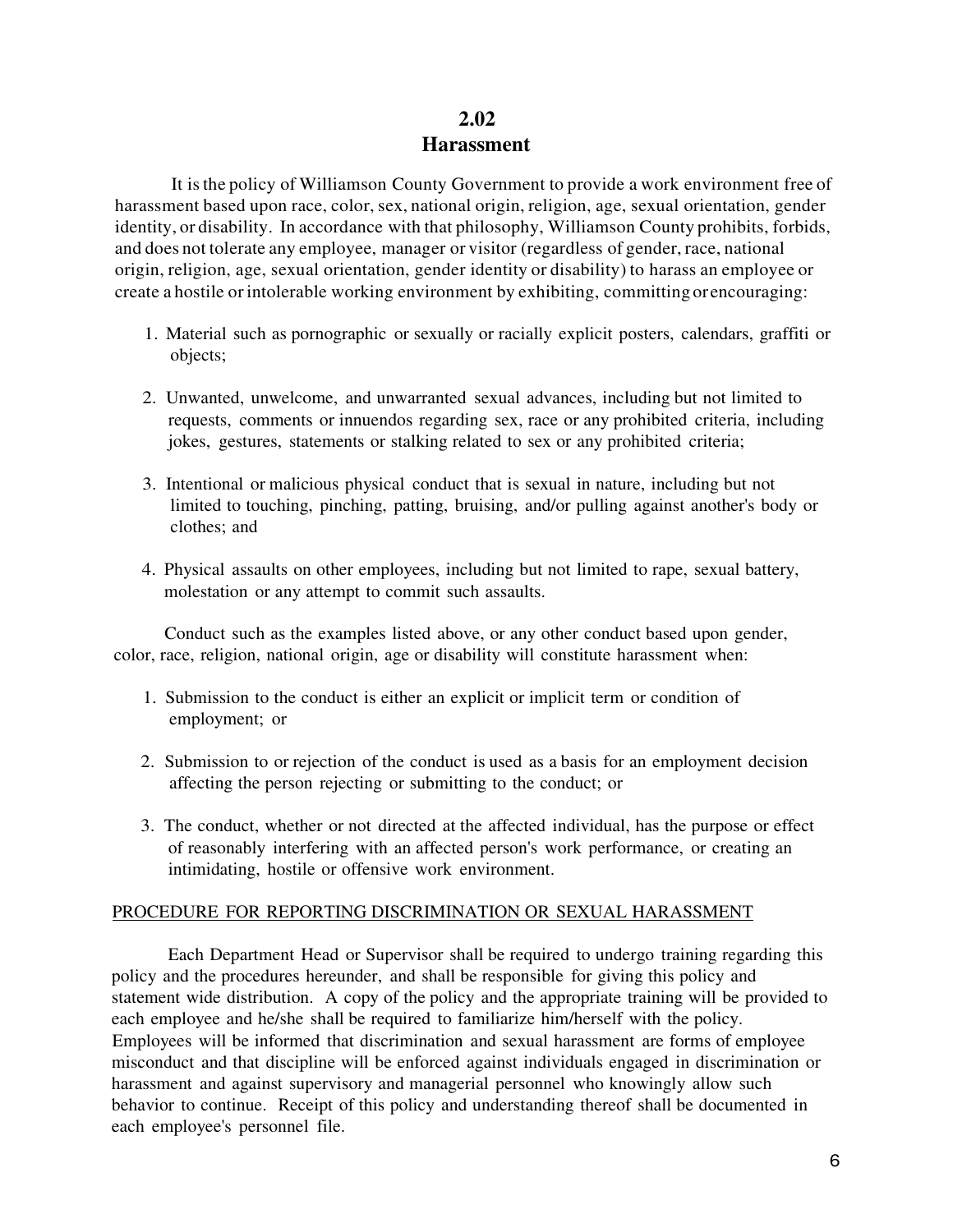Any employee who believes he or she has been the victim of discrimination or harassment should report such conduct immediately. Williamson County in no way condones or supports any form of discrimination or harassment and considers it to be a very serious offense which could result in severe disciplinary action against the offender. In keeping with this, the following procedure is instituted by the County to provide victims of discrimination or harassment adequate internal recourse to halt such behavior:

- 1. An employee who believes that he or she has been subject to discrimination or harassment should report the incident to his or her supervisor, or the County's Human Resources Director. The Human Resources Director shall immediately inform the Department Head and the County Mayor or appropriate County Official of the complaint. The Human Resources Director, County Mayor or appropriate County Official or the County legal counsel shall immediately investigate the complaint. Department Heads and supervisors shall cooperate fully in the investigation of any such complaints. Such an investigation shall be performed in as confidential a manner as possible while assuring a thorough investigation. Only those individuals essential to the investigation of the complaint as provided in this policy shall be involved in the investigation. Depending upon the seriousness of the offense, a finding that any employee has harassed another employee shall be grounds for disciplinary action, up to and including termination. Likewise, depending upon the seriousness of the offense, a finding that any supervisor has engaged in discriminatory conduct shall be grounds for disciplinary action, up to and including termination.
- 2. Any non-employee who subjects an employee to harassment in the workplace shall be informed of this policy by the employee's supervisor or manager. Other action may be taken as appropriate to ensure the employee will not be subjected to continuing harassment.
- 3. No employee shall be subjected to retaliation of any kind as a result of reporting perceived discrimination or harassment. Appropriate action shall be taken to ensure that retaliation does not occur.
- 4. This policy shall be reviewed by legal counsel at least every two years, and shall be revised as necessary to ensure compliance with applicable law. Legal counsel shall certify in writing upon each two year review that the policy continues to comply with applicable law.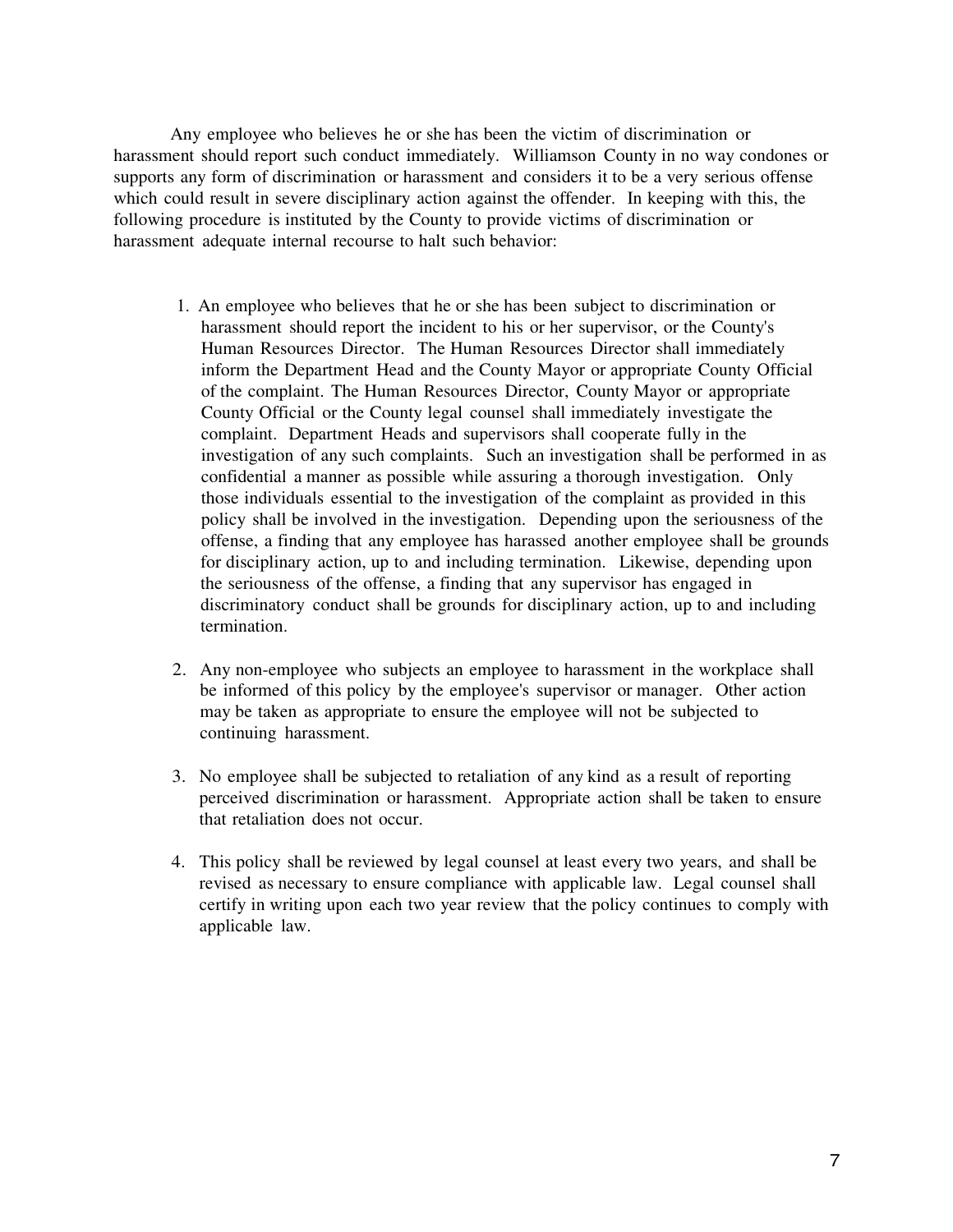#### **2.03 Employees with Disabilities**

Williamson County will not discriminate on the basis of disability as to employment opportunities, wages, hours of work, or other conditions of employment. An individual will be considered to have a disability if he/she has a physical or mental impairment that substantially limits one or more major life activities, has a record of such impairment, or is regarded as having such impairment.

A department shall make reasonable accommodation to the known disabilities of an otherwise qualified applicant. The specific accommodations required shall be determined by the employer in consultation with the individual affected. Reasonable accommodation may include, but shall not be limited to making facilities readily accessible to individuals with disabilities, job restructuring, job sharing or modified work schedules, or modification or acquisition of equipment or devices needed to accommodate the disability.

In determining whether accommodation of a disability would impose an undue hardship on the department, factors to be considered include the overall size and resources of the department, the type of operation, and the nature and cost of the accommodation needed.

Each department should periodically review their programs and physical facilities to determine if they are accessible to persons with disabilities. Non-structural problems requiring some form of reasonable accommodation shall be addressed on an individual basis. Structural problems should be brought to the attention of the County Commission through the Property Management Department for reasonable and necessary changes.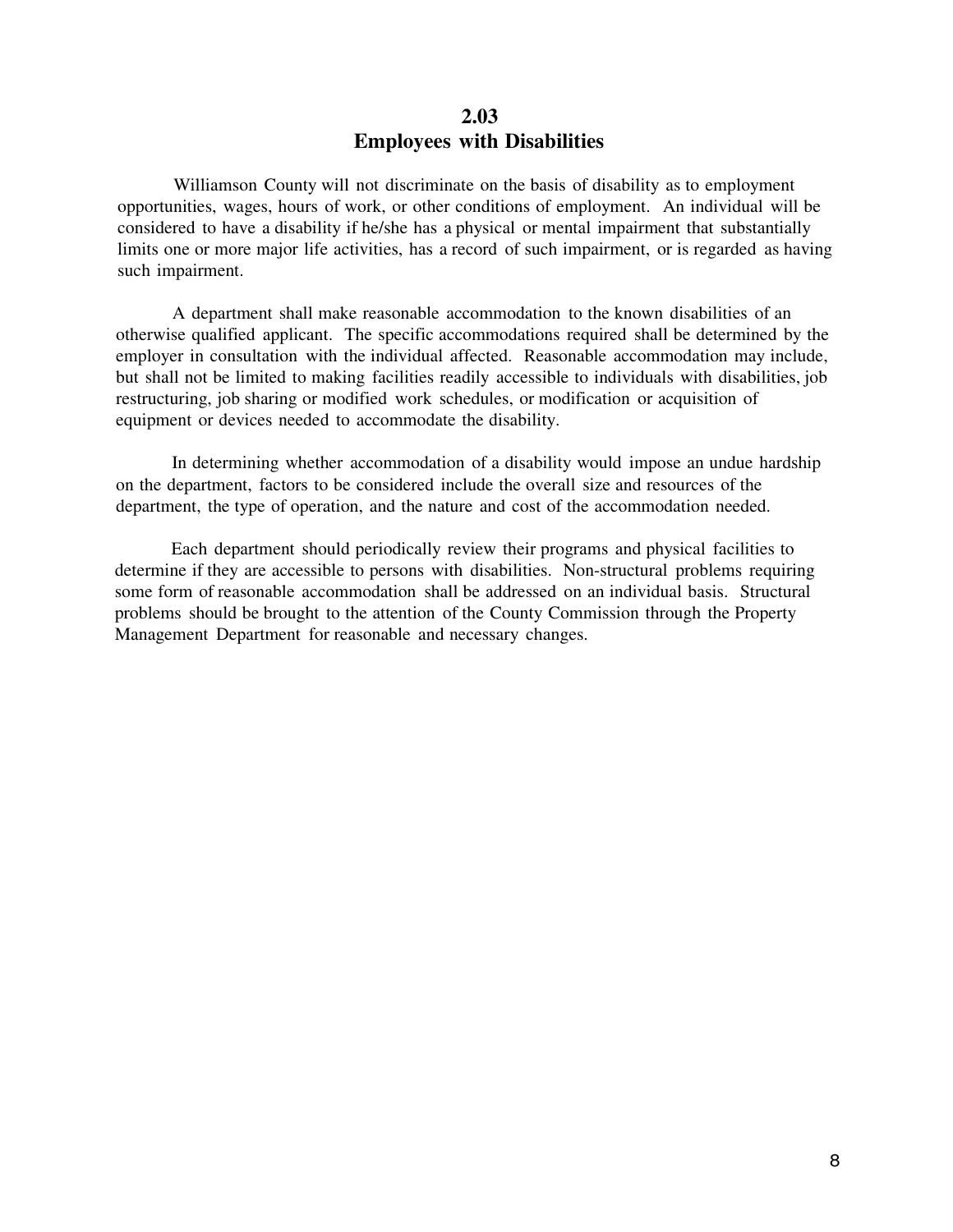### **Title VI of the Civil Rights Act of 1964**

Title VI of the Civil Rights Act of 1964 prohibits discrimination on the basis of race, color and national origin in programs and activities receiving federal financial assistance.

President John F. Kennedy stated "Simple justice requires that public funds, to which all taxpayers of all races (color or national origin) contribute, not be spend in any fashion which encourages, entrenches, subsidizes, or results in racial (color or national origin) discrimination. "

Williamson County Government receives federal financial assistance and is therefore subject to the requirements of Title VI.

All services, support, programs and local regulation enforcement are provided to all citizens equally and in the same manner without regard to race, color or national origin. All citizens are treated and addressed in a respectful manner. No decision made or action taken will be based on the citizen's race, color or national origin.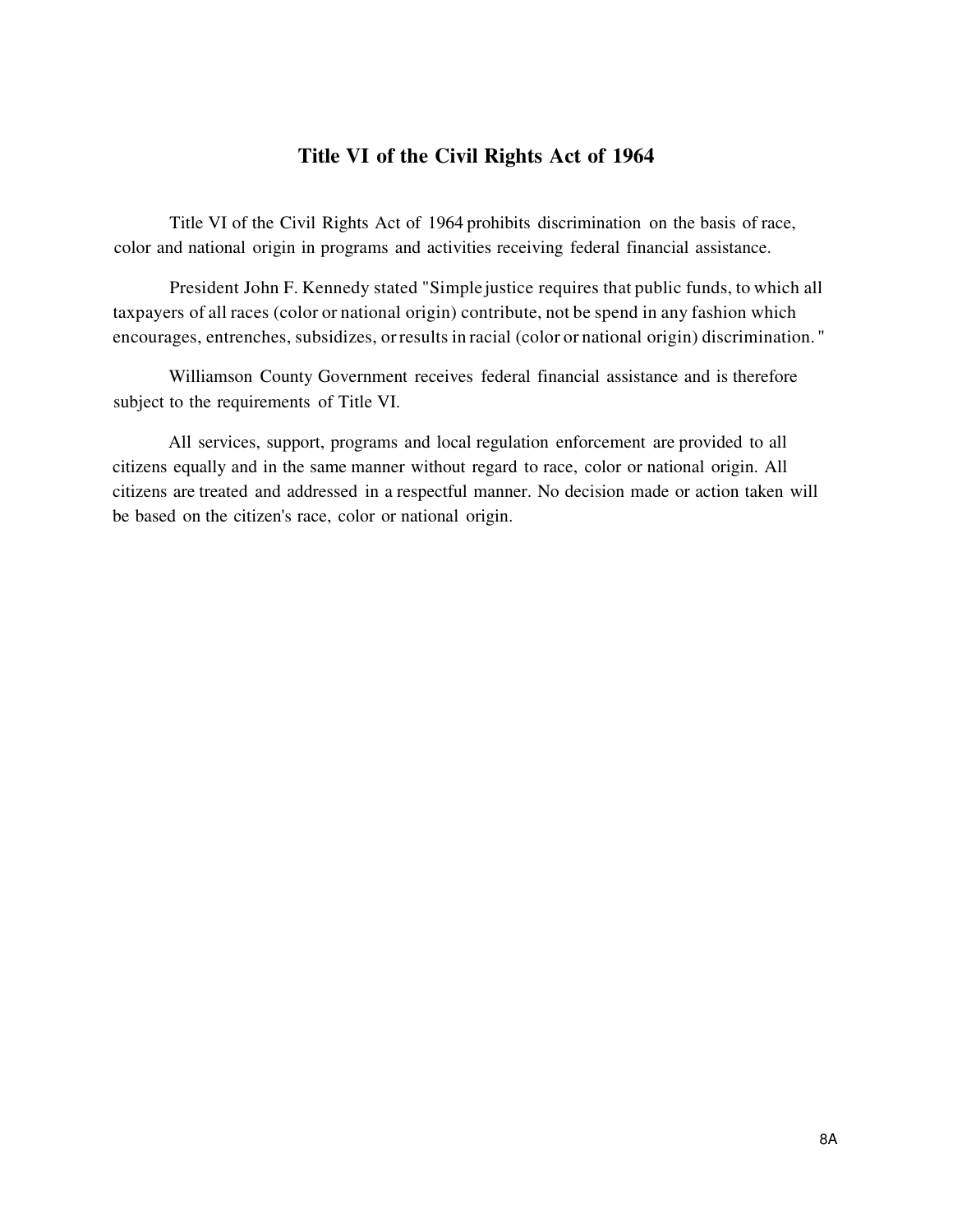### **3.01 Vacations**

Paid vacation is provided by the County so that full-time employees may have periods of free time away from the work environment. Part-time and temporary employees are not eligible for paid vacation. Vacation accruals will start and be recorded on the last **workday** of the first full calendar month after an employee's start date. **Thereafter, employees will accrue vacation time on the last workday of each calendar month.** Though the vacation accrual rate is based on the employee's start date, the payroll year (first pay period in January through the last pay period in December) is used as the vacation year for record keeping and accounting purposes.

Listed below are the vacation accrual rates based on years of continuous service as a fulltime employee, as well as the number of unused vacation hours that can be carried over from one payroll year to the next. Unused vacation time that exceeds the carry over limit will be credited to the following year's paid sick time and treated in accordance with the county sick leave policy.

| <b>YEARS OF</b><br><b>CONTINUOUS</b><br><b>SERVICE</b> | <b>HOURS</b><br><b>ACCRUED</b><br><b>Per Month</b> | <b>MAXIMUM</b><br><b>HOURS</b><br><b>ACCRUED</b><br><b>Per Year</b> | <b>MAXIMUM</b><br><b>HOURS</b><br><b>CARRIED OVER</b><br><b>Per Year</b> |
|--------------------------------------------------------|----------------------------------------------------|---------------------------------------------------------------------|--------------------------------------------------------------------------|
| 1 THRU 5                                               | 6.66 HOURS                                         | <b>80 HOURS</b>                                                     | 240 HOURS                                                                |
| <b>YEARS</b>                                           | $(0.83 \text{ Days})$                              | $(10 \text{ Days})$                                                 | $(30 \text{ Days})$                                                      |
| <b>6 THRU 10</b>                                       | <b>10 HOURS</b>                                    | 120 HOURS                                                           | 288 HOURS                                                                |
| <b>YEARS</b>                                           | $(1.25$ Days)                                      | $(15 \text{ Days})$                                                 | $(36 \text{ Days})$                                                      |
| <b>11 THRU 15</b>                                      | <b>12 HOURS</b>                                    | 144 HOURS                                                           | 320 HOURS                                                                |
| <b>YEARS</b>                                           | $(1.50 \text{ Days})$                              | $(18 \text{ Days})$                                                 | $(40 \text{ Days})$                                                      |
| <b>16 THRU 20</b>                                      | <b>14 HOURS</b>                                    | <b>168 HOURS</b>                                                    | 336 HOURS                                                                |
| <b>YEARS</b>                                           | $(1.75$ Days)                                      | $(21$ Days)                                                         | $(42 \text{ Days})$                                                      |
| 21 YEARS                                               | <b>16 HOURS</b>                                    | 192 HOURS                                                           | 360 HOURS                                                                |
| Or More                                                | $(2 \text{ Days})$                                 | $(24 \text{ Days})$                                                 | $(45 \text{ Days})$                                                      |

Vacation hours are not accrued during leaves of absence unless specified by applicable laws such as the Tennessee Maternity Law which is found in another section of this publication. **In order to accrue vacation time as stated above, an employee must be in active status (as defined in Personnel Policy 1.02 entitled Employment Status) and accumulate 120 hours of**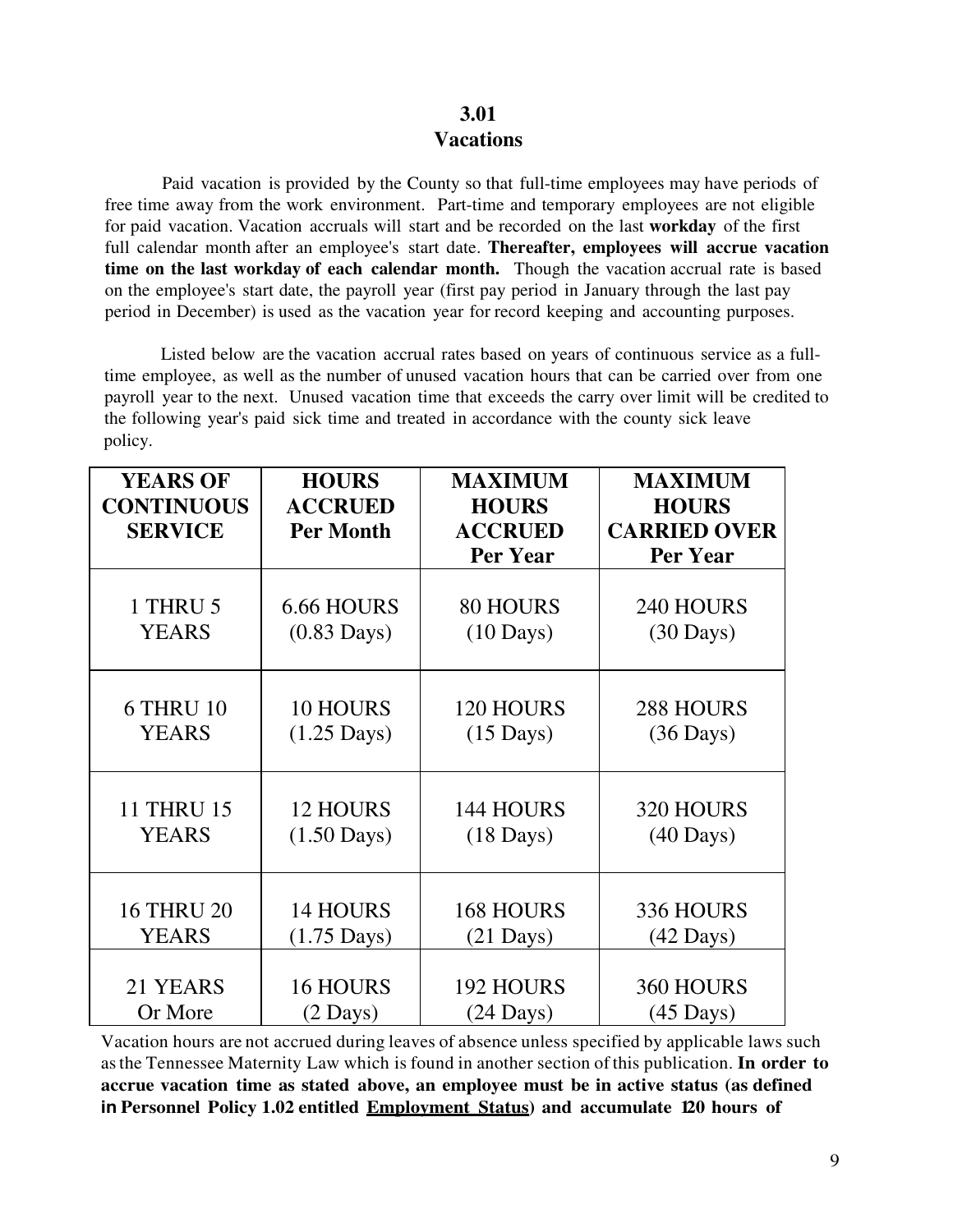**paid time in the respective calendar month. For this policy, paid time will include hours worked as well as the approved use of available vacation, sick or compensatory time.**

#### **Vacation Procedures:**

- All vacation leave should be requested as far in advance as reasonable and is subject to the approval of the Department Head.
- Department Heads will determine and notify employees of the advance notice requirements for vacation requests in their individual departments.
- Department Heads, at their discretion, may allow employees to take vacation time in increments of less than a full day. The minimum amount of vacation time that can be requested by an employee will also be determined by the Department Head.
- For extenuating circumstances, a Department Head or County Official, after consultation with the Human Resources Director, may allow an employee to take vacation time before it is earned. Payroll deductions for the use of unearned vacation time will be deducted from the employee's last paycheck should his/her employment be terminated prior to earning said vacation time.
- Payment of vacation leave will be at the employee's regular Rate of pay.
- The transfer of vacation time for employees who transfer from one county department to another is covered under the policy entitled Leave Transfer Between County Agencies.

Department heads approve vacation requests based on business needs and availability of staff at the time of the request. However, during the period of time between an employee's notification of intent to resign and his/her last day worked, the department head is not required to grant the employee's request for vacation leave. Any vacation time that remains available to the employee after the last day worked will be paid in a lump sum. Vacation time shall not be used to extend the length of service past the last day worked.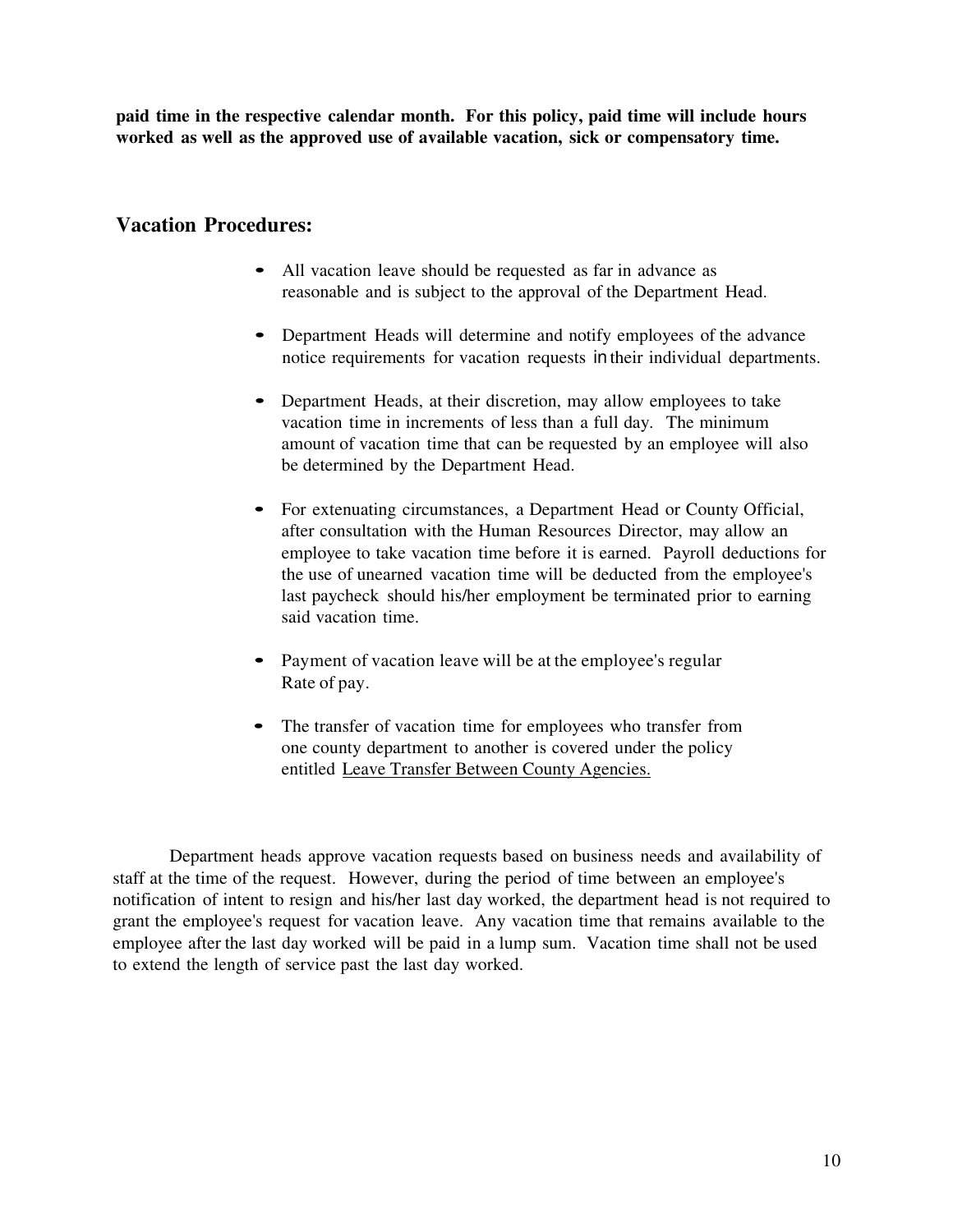# **3.02 Holidays**

Each calendar year, thirteen (13) days will be designated as paid holidays for all regular, full-time employees in active status (as defined in the personnel policy on Employment Status). During the month of December, the County Mayor will announce the dates of these holidays for the upcoming year.

- 1. Unless otherwise stated, all holidays will be considered eight (8) hour days. Regardless of the length of an employee's daily shift, holiday pay will not exceed eight (8) hours.
- 2. Each County Official may change the holiday schedule to meet the business needs of his/her office.
- 3. All employees who are in an active pay status (as defined in the personnel policy on Employment Status) at the time the holiday occurs are eligible for holiday compensation. Should a holiday occur during an employee's vacation time, he/she will not be charged a vacation day for the day of the holiday. Active employees who are out sick the day before and the day after a holiday may be required to provide a doctor's excuse in order to receive holiday pay.
- 4. Employees who are on an approved leave of absence (as defined in the personnel policy entitled Leave of Absence) and are using available vacation or sick time in accordance with County policies, will be allowed to substitute holiday pay for one of those days should a holiday occur during that time. However, an employee on a leave of absence may not save the use of vacation time to coincide with a scheduled holiday. It should be noted that available vacation or sick time does not include time that has been rolled into retirement and used for short term disability.
- 5. At the discretion of their Department Head, employees who are required to work on a holiday may receive up to eight hours holiday pay in addition to their regular pay for actual hours worked; or receive the equivalent time off on another day. When possible, the equivalent time off should be granted within the same or subsequent pay period in which the holiday occurs.

Employees who are in an inactive status (as defined in the personnel policy on Employment Status) are not eligible for holiday pay except as stated in # 4 above. Inactive employees who are receiving disability or worker's compensation payments are not eligible for holiday payments even if they are using accrued vacation time to supplement these payments.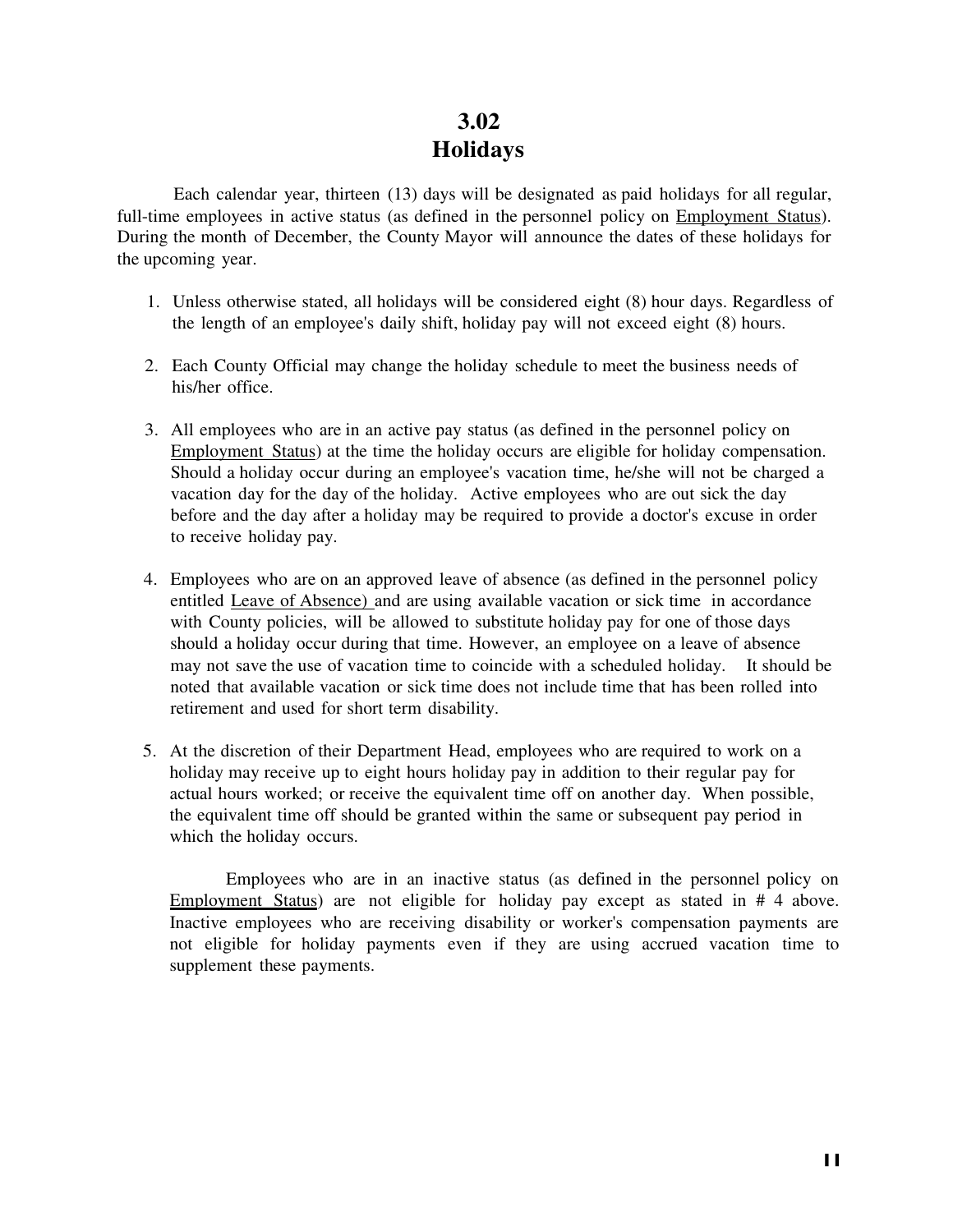#### **3.03 Group Insurance**

County employees who are classified as full-time employees may participate in the County group insurance program. The group plan includes a comprehensive medical plan, dental coverage, term life insurance, and accidental death and dismemberment. Enrollment in the plan is assured if application is made within the first 31 days of eligibility. Employees should contact the Benefits Department for more information on the insurance plans, eligibility requirements and enrollment procedures.

Full-time employees who meet certain age and length of service requirements may be eligible to continue medical coverage upon retirement from the county. For more information, employees should contact the Benefits Department.

# **3.04 Death Benefit**

The County will provide a death benefit payment for full-time employees who die while in active status or on an approved leave of absence. This benefit consists of the following:

- a. Salary and wages earned but unpaid at the time of death; plus
- b. Unused vacation leave not to exceed the allowable maximum as defined in the Personnel Policy; plus
- c. One month's regular pay at the salary rate in effect at the time of death.

With the exception of "a" above, this death benefit payment is not applicable for those employees appointed to a temporary or part-time position.

Each department shall properly inform survivors of deceased employees of this benefit and any other benefit to which they may be entitled. In all cases, the death benefit payment will be made payable to the estate of the deceased employee. For purposes of disbursement, the employee's department head may provide the death benefit payment to the executor of an employee's estate, to the administrator of an employee's estate or, in a case where and employee dies intestate or an executor or administrator has not been appointed, to a person believed in good faith to be the employee's next of kin. Priority for next of kin is as follows:

- 1. Surviving spouse;
- 2. If no surviving spouse, the children of the employee;
- 3. If no surviving spouse or children, the employee's grandchildren;
- 4. If no surviving spouse, children or grandchildren, the employee's parents;
- 5. If no surviving spouse, children, grandchildren or parents, the employee's brother and sisters:
- 6. If no surviving spouse, children, grandchildren, parents, brothers or sisters, the employee's nieces and nephews;
- 7. If no surviving spouse, children, grandchildren, parents, brothers and sisters, nieces and nephews, the employee's grandparents.

All life insurance will be paid out in accordance with the policy guidelines.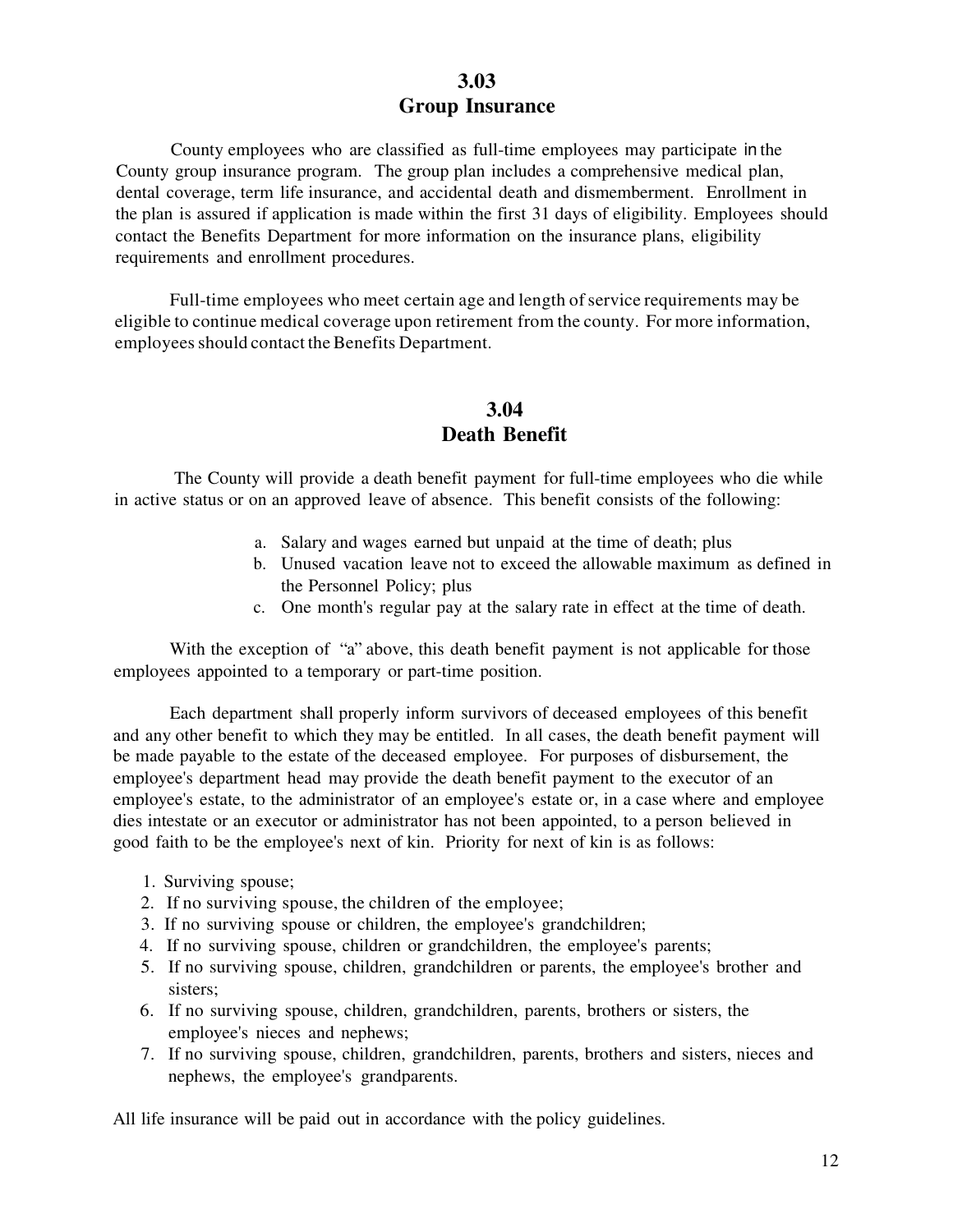#### **3.05 Social Security and Retirement Plans**

Participation in the Social Security System is mandatory for all employees in an active pay status who meet Social Security Guidelines. Payroll contributions into the Social Security System shall be shared by the County and each employee. Employees should contact their local Social Security office for information regarding Social Security Benefits.

All regular, full-time employees are members of the Tennessee Consolidated Retirement System (TCRS), the same system which provides retirement allowance for State employees. Terms of membership and coverage shall be governed by TCRS. Membership in this plan is required as a condition of employment for all full time employees.

#### **3.06 Longevity Award Plan**

In order to reward full time employees who provide invaluable work experience through continuous service to the County, the Williamson County Commission established a Longevity Award Plan to be considered during the budget process for each fiscal year. On the first day of each fiscal year (July I), with approval of the County budget, employees who have completed five years of continuous, full-time service will be eligible for consideration for a longevity award of \$250.00. For each additional complete year of continuous service, fifty dollars may be added to the award. Though the County Commission, when it approves the longevity awards, uses July 1st as the eligibility date, the awards will not be distributed until the following November. Eligible employees, who terminate employment before November, will receive their awards on the same date as active employees.

After any break in continuous service an employee will be required to use his/her new employment date for determining eligibility for the Longevity Award. He/she will not receive credit for time of employment prior to a break in service. (Refer to policy on Continuous Service Credit.)

As stated above, the Longevity Award Plan is subject to the approval of the County Commission during the budget process for each fiscal year.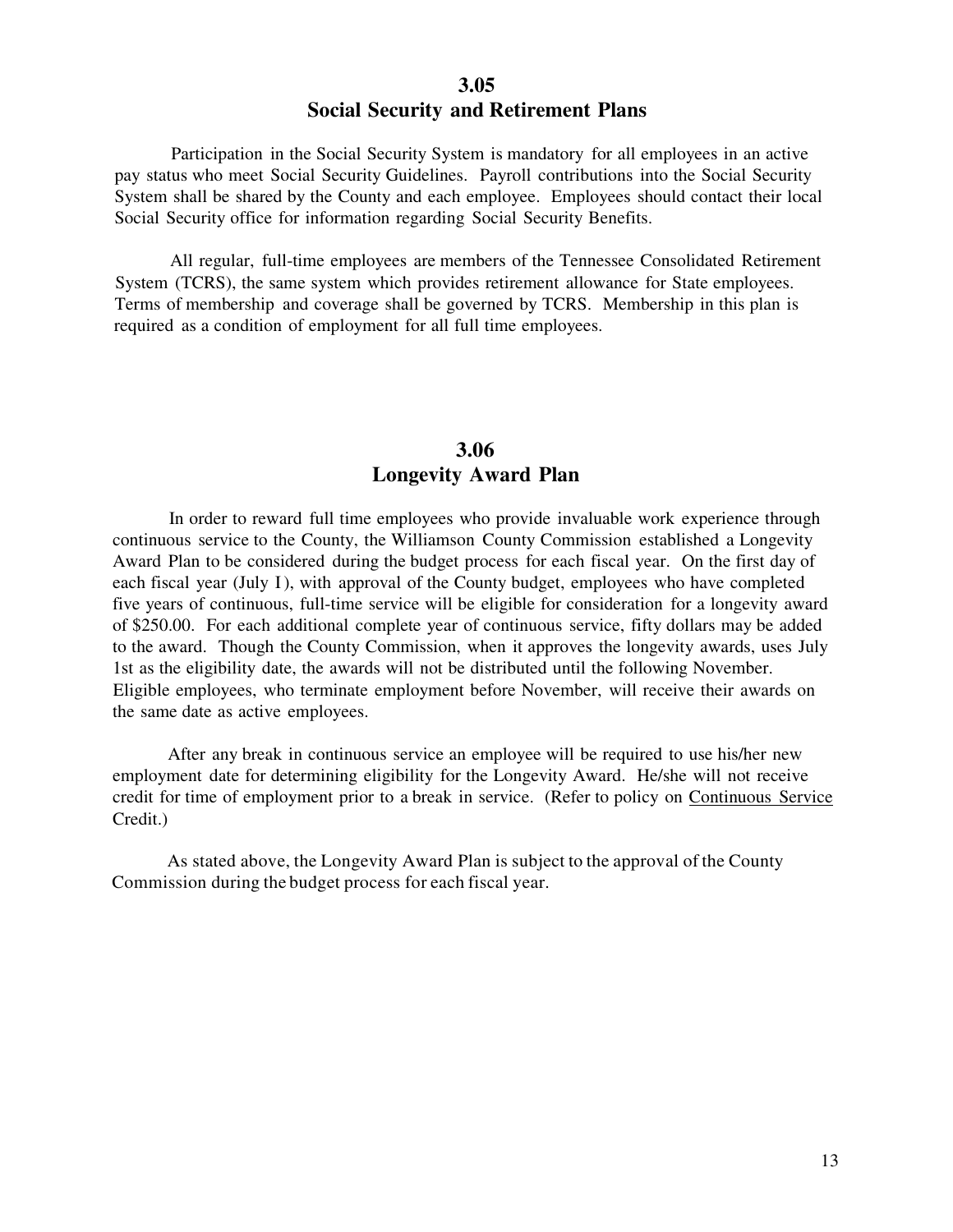#### **4.01 Sick Time**

The County realizes that employees occasionally have to miss work for medical reasons. After one month of employment, full-time employees earn paid sick time at a rate of eight (8) hours per month. **Sick time accruals will start and be recorded on the last work day of the first full calendar month after an employee's start date. Thereafter, employees will accrue sick time on the last workday of each calendar month.**

Paid sick time may be used for the following:

- 1. The employee's absence due to personal injury or illness including conditions related to pregnancy or childbirth, as well as routine medical, dental, and eye appointments.
- 2. The employee's absence resulting from a need to care for a child, spouse or parent suffering from a serious illness or injury. It should be noted that paid sick time may not be used to care for the child of an ill family member.
- 3. Up to three (3) days of an employee's absence to attend the birth of a grandchild.
- 4. Up to three (3) days of an employee's absence to be with a brother or sister suffering from a serious illness, injury or disease.

**In order to accrue sick time, an employee must be in active status (as defined in Personnel Policy 1.02 entitled Employment Status) and accumulate 120 hours of paid time in the respective calendar month. For this policy, paid time will include hours worked as well as the approved use of available vacation, sick or compensatory time.**

Paid sick time will only be granted for the reasons listed above. Attempts to use paid sick time for reasons not listed above could result in disciplinary action. Paid sick time may not be taken until earned. However, unpaid leave will be granted for conditions covered by the Family and Medical Leave Act when an employee has no sick leave available. Please refer to the policy on Family and Medical Leave.

A Department Head may require a physician's statement of illness or injury before payment of sick time is made. After an absence due to injury or illness, an employee may be required to provide a physician signed medical release in order to return to work.

A maximum of 56 hours of unused sick time may be carried over at the end of the payroll year to the next payroll year. Any unused sick time in excess of 56 hours will be credited toward retirement. Employees transferring to another division within county government will be given credit for unused sick leave provided there is no break in service.

Unless scheduled to work, employees will not be charged available sick time for absences occurring on weekends, official holidays or days of administrative closing.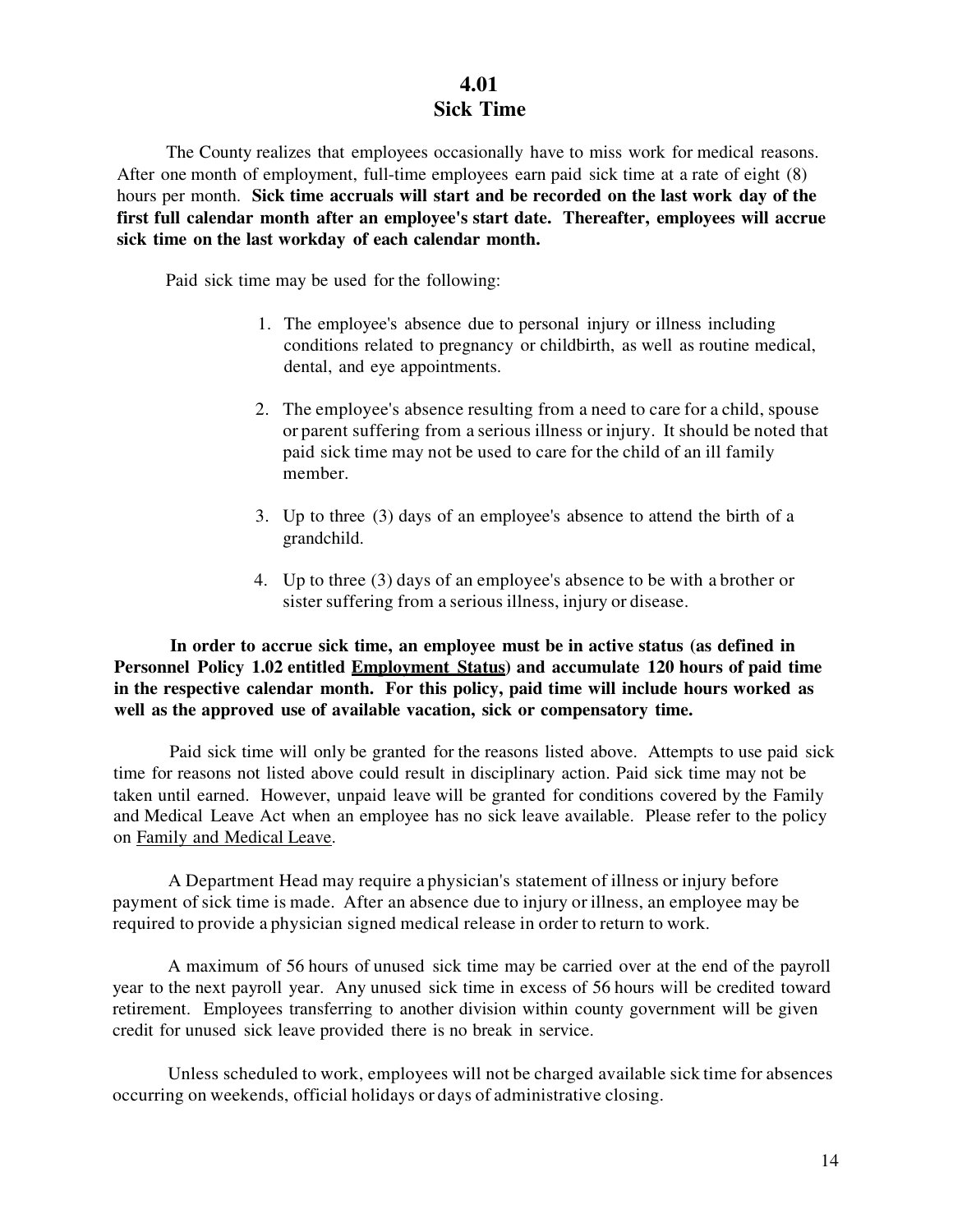As stated previously, sick time is provided to cover absences resulting from illness or injury. It shall not be used to extend an employee's length of service beyond the last day worked. Nor shall it be used to take time off during the period of time between an employee's notice of resignation and his/her last day worked. An employee using sick time during this period should be prepared to provide medical documentation in order to be compensated.

#### **4.02 Court Leave**

Paid court leave is provided to all County employees who are required to serve on a jury or as a witness in a state, federal, or local court. This ensures against a loss of pay for employees performing a civic duty. In order to receive paid leave, the employee must submit an authentic summons, subpoena, or notice to appear from the appropriate court.

An employee who is duly summoned as a witness in a matter before a state, federal or local court or an employee who testifies in behalf of the County in a matter arising out of his/her employment will receive his/her regular rate of pay for the time missed from work. However, the employee shall return to work immediately after he/she is dismissed from court.

Not withstanding the above, County employees who appear in court as a plaintiff or a defendant in private litigation will not be paid for time missed from work whether appearing voluntarily or pursuant to a summons or subpoena. On these occasions, the employee must take vacation leave, compensatory time or leave without pay.

Employees who are required to serve on jury duty will be compensated in accordance with state laws. Pay for time served on court leave, including the time spent traveling to and from court, shall be made at the employee's regular rate of pay, except that such compensation shall not exceed the total of the employee's regularly-scheduled daily pay. However, if the jury service results in any personal compensation from the court, the employee is required to reimburse the County for any compensation received from the court while on paid court leave.

Should the employee be dismissed from jury duty before 12:00 noon, the employee shall return to work immediately after dismissal from court.

Upon return to work, the employee will be required to present proof of jury duty service or other mandated court appearance, including dates of service and any compensation received from the court. The employee has ten (10) working days after return to work from court service to reimburse the County for any compensation received, or the employee may choose to retain the court compensation and take vacation leave instead of court leave. Any reimbursements from the court received by the employee for personal expenses, such as parking, mileage, and food allowance, and any non-reimbursed parking expenses shall not be included in the amount reimbursed to the County.

If an employee summoned for jury duty is working a night shift or is working during hours preceding those in which court is normally held, such employee shall also be excused from work as provided by this section for the shift immediately preceding the employee's first day of court service. After the first day of service, when such person's responsibility for jury duty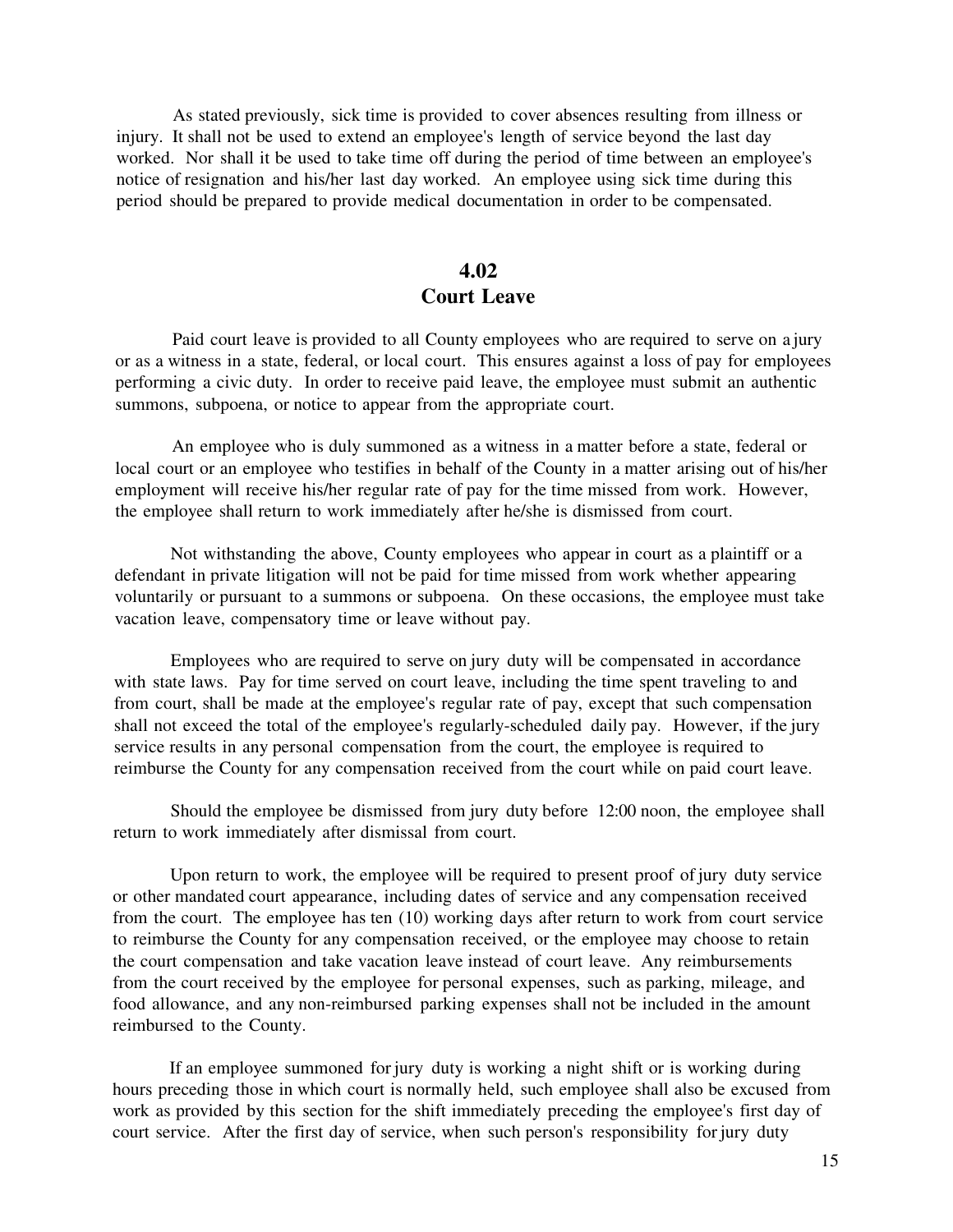exceeds three (3) hours during a day, then such person shall be excused from the person's next scheduled work period occurring within twenty-four (24) hours of such day of jury service. Any questions concerning the application of the provisions of this subsection to a particular work shift or shifts shall be conclusively resolved by the trial judge of the court to which the employee has been summoned.

#### **4.03 Bereavement Leave**

The county allows up to three days (or up to 24 hours) paid bereavement leave each year for an employee to attend the funeral of a close relative. For the purposes of this policy, those who are considered close relatives are as follows:

| Spouse | Brother/Sister | Parent-in-law         |
|--------|----------------|-----------------------|
| Child  | Grandparent    | Daughter/Son-in-law   |
| Parent | Grandchild     | Brother/Sister-in-law |

The employee will receive up to three days paid leave starting the day after the notification of death of a close relative if he/she is normally scheduled to work those days. Employees will not be paid for days occurring during the bereavement leave that are not regularly scheduled work days. Official holidays and days of administrative closing falling within the period of paid bereavement leave will be charged as holidays and days of administrative closing.

A Department Head may allow the paid bereavement leave to start later than the day after notification if the date of the funeral or travel needs warrant such consideration. Also, in situations where an employee needs to be off work longer than the three days of bereavement leave, vacation leave or reasonable unpaid personal leave may be used with departmental approval.

Pay for each day of bereavement leave taken will be made at the employee's current pay rate for a scheduled day's work (up to 8 hours). Once the employee uses the three paid days of Bereavement Leave, the Department Head has the discretion of granting vacation time or unpaid leave in the event of the death of another close relative as defined above. A Department Head may request an employee to provide verification of the reason for the absence.

#### **4.04 Voting Leave**

All county employees who are registered voters in the State of Tennessee may receive reasonable time off, not to exceed three (3) hours, between the opening and closing of polls, to vote in an election held in the state. A request to be absent must be made to the employee's supervisor before 12:00 noon the day before the election. The supervisor may specify the hours during which the employee may be absent. If the polls open three (3) or more hours before the employee's work schedule begins or if the polls close three (3) or more hours after the employee's work schedule ends, the employee may not receive time off to vote.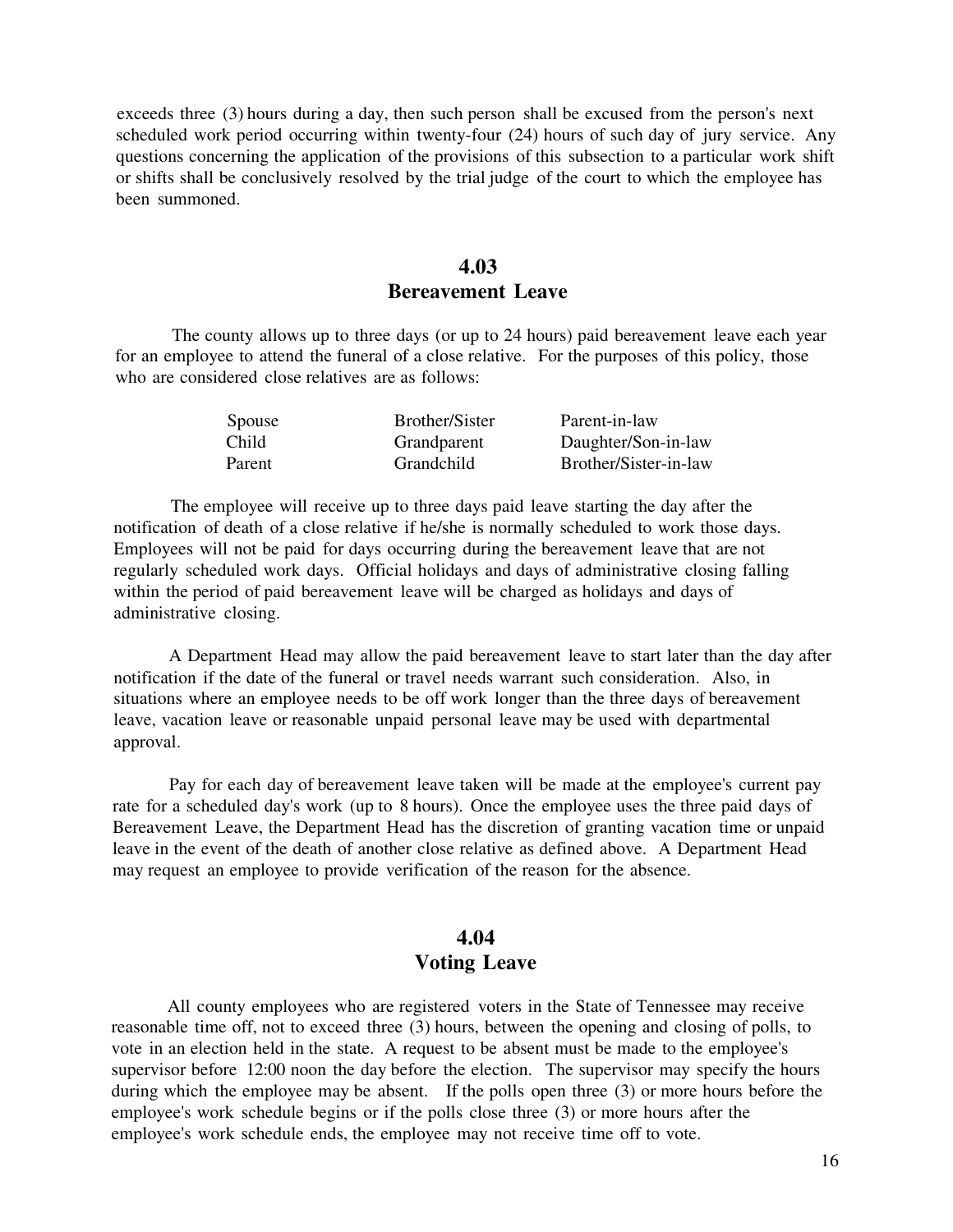#### 4.05 **LEAVE OF ABSENCE**

Whenever an employee has to be away from work for an extended period of time, he or she shall submit a written request for a Leave of Absence (LOA) to his/her Department Head or supervisor. For the purposes of this policy a personal LOA is defined as an unpaid absence of more than 5 working days. A medical LOA is for an extended illness and should start on the first day of absence. The request should be submitted at least 30 days in advance or as soon as possible if the LOA is unexpected. Contained in the request should be a start date for the LOA and an expected date of return. If only an estimate, an expected return date should be stated and the employee is obligated to contact the supervisor if that date changes.

A personal LOA should only be for a short period of time, but may be approved for up to four calendar months at the discretion of a Department Head. All vacation and compensatory time shall be used prior to unpaid time being granted. Personal LOAs should be reserved for unique situations for which there are no other alternatives. They should not be granted for purposes such as looking for or working in another job, serving time in correctional facilities, etc.

All personal LOAs are at the discretion of each Department Head and are not the right of any employee. Employee's taking personal LOAs may not be guaranteed the same job or salary upon return to work, unless otherwise required by law. If extenuating circumstances support an LOA of longer than 4 months, a Department Head, after consultation with Human Resources, may allow additional unpaid time. However, the total LOA should not exceed 12 months. If extraordinary and compelling reasons exist at the end of 12 months, a Department Head and employee may appeal to the Human Resources Committee for an extension. An extension cannot be granted without the approval of the employee's Department Head.

Medical LOAs are granted for certain medical conditions of the employee or an immediate family member. These are addressed in the employee handbook in the sections on Family Medical Leave and Maternity Leave and state that which is required under federal and state laws. After consultation with Human Resources, the Department Head may allow additional leave to that which the law requires. However, those employees granted leave beyond that required by law may not be guaranteed the same job or salary upon return to work. As stated above, a Leave of Absence beyond 12 months can only be granted by the Human Resources Committee with the approval of the employee's Department Head.

All military LOAs will be handled in accordance with federal and state laws.

Unless mandated by law, vacation and sick time will not be accrued while an employee is on any unpaid LOA. Furthermore, the employee is responsible for any medical insurance premiums that are owed, and will lose coverage should payments not be made.

Employees are expected to return to work as scheduled at the end of their LOA. Failure to return on the designated date may result in termination unless the Department Head has approved an extension.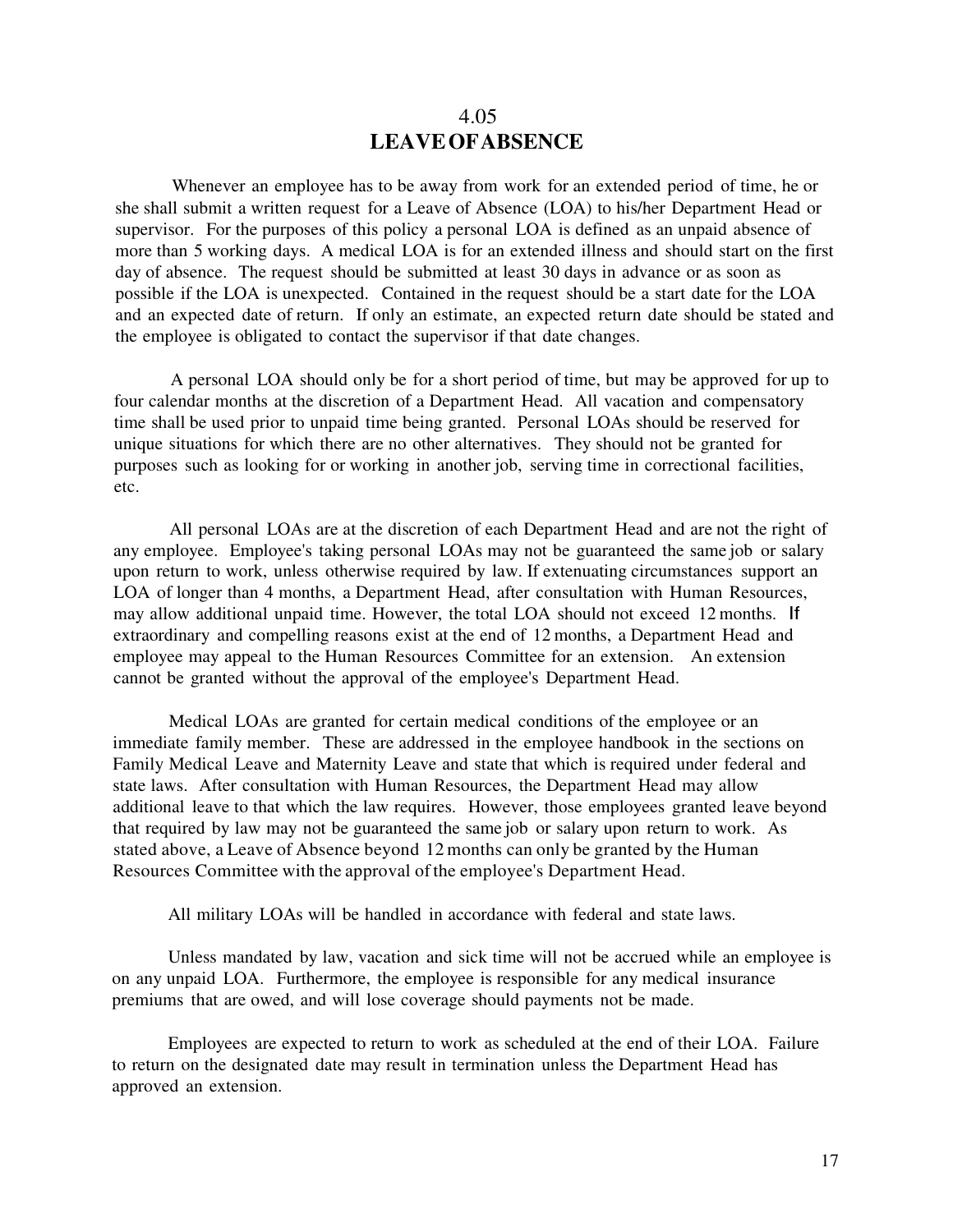#### **4.06 Family and Medical Leave**

In compliance with Federal Laws concerning the Family Medical Leave Act (FMLA), Williamson County Government provides covered employees with up to twelve (12) weeks of jobprotected leave each calendar year for certain family and medical reasons. Once available sick or vacation time has been used in accordance with this policy, the balance of any remaining leave will be unpaid. Employees are eligible for FMLA leave if they have worked for the County for at least twelve months. It is not required that the twelve months be consecutive. The employee must also have worked at least 1250 hours in the twelve month period immediately preceding the application for leave.

The following list indicates reasons for leave covered under FMLA:

- 1. Birth of a child or the placement of a child for adoption or foster care.
- 2. A serious health condition of the employee, or the care of a child, spouse or parent who has a serious health condition. A serious health condition is an illness, injury, impairment or physical or mental condition requiring inpatient care or continuing medical treatment by a health care provider. To qualify as serious, the condition must result in either an overnight stay in a medical care facility or absence from work and/or regular daily activities for more than three days.
- 3. Any work-related injury that results in an employee having to miss work, if such an injury or illness meets the criteria stated above for a serious health condition.·

Benefits provided by the County Employee Benefit Plan will be administered in accordance with federal law. If you were a Covered Employee prior to the commencement of the leave period, your coverage will stay in effect during the FMLA leave period under the same conditions as if you were not on leave. If the County currently pays your health insurance premiums, the County will continue to do so during your unpaid leave. Any payment for family or dependent coverage that is ordinarily paid by you will continue to be paid by you. Failure to make such payments will result in a loss of coverage. However, once the leave is concluded, coverage may be reinstated if the employee requests coverage in writing within thirty-one (31) calendar days of his/her return to work and pays the required premium. Any waiting periods, deductibles or plan maximums partially or totally satisfied prior to the leave will be continued or reinstated when the County is informed of your return from FMLA leave.

During periods of unpaid leave, an employee will not accrue additional seniority or other such employment benefits, unless the Maternity Leave Policy herein is applicable. Though such leave is not considered a "break in service", periods of unpaid leave may affect the vesting requirements under the Tennessee Consolidated Retirement System (TCRS). Employees may contact TCRS or the Human Resources Department for more information.

The right to a leave under this policy shall apply equally to male and female employees who meet the eligibility requirements. Employees requesting medical leave for their own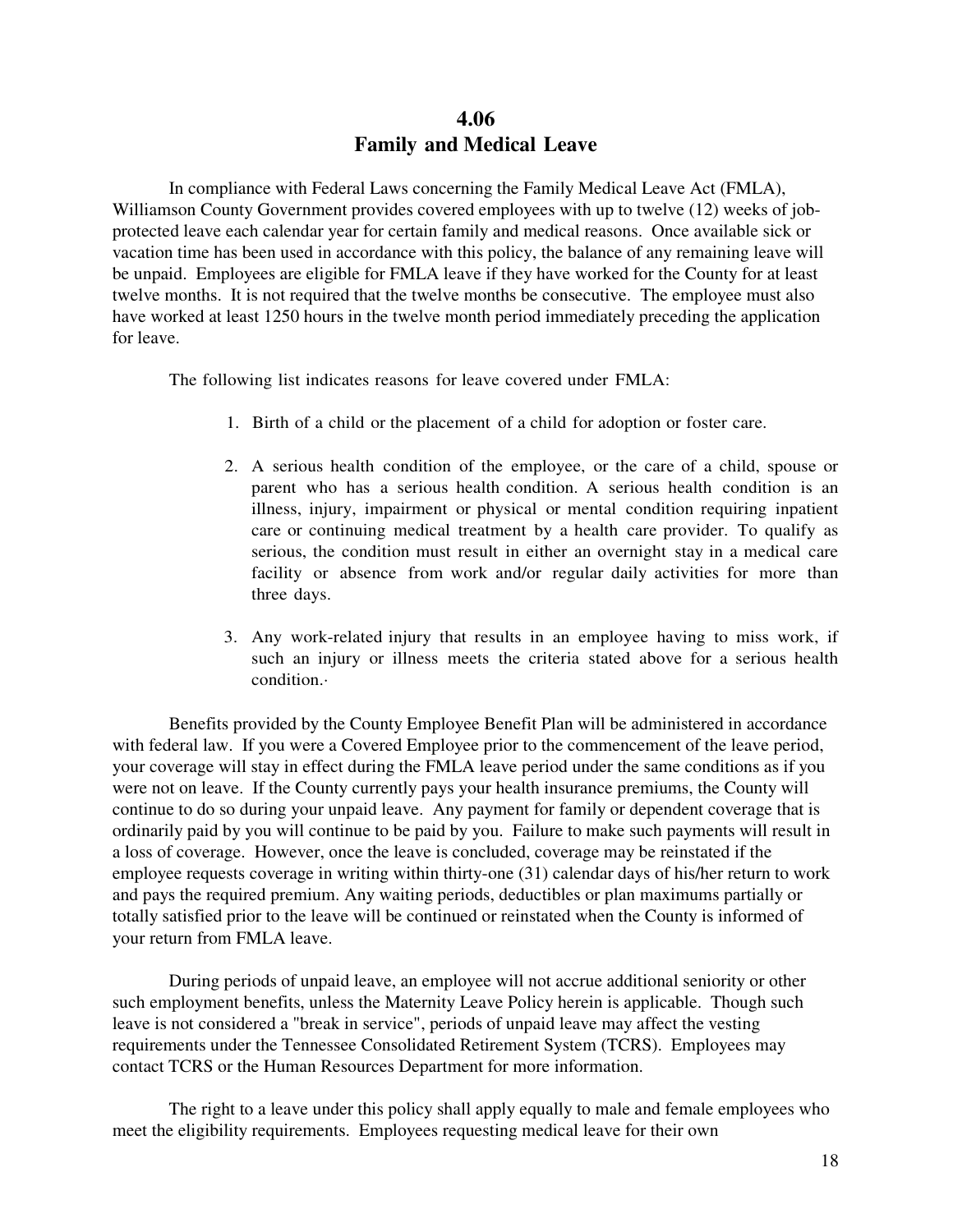medical condition or the serious health condition of a parent, child or spouse must use the balance of any available sick leave accrued prior to the commencement of unpaid leave. Paid sick leave will run concurrently with FMLA leave until paid leave is exhausted, at which point any remaining FMLA leave will be unpaid. The employee may also use vacation leave if he/she so desires, but shall not be required to do so.

The employee must give 30 days advance notice to his/her supervisor of the need for leave, where the need is foreseeable. Emergency conditions and unforeseen events, such as a sudden serious health condition or a premature birth, do not require such notice. Under such circumstances, the employee should give as much notice as reasonably possible.

The county has the right to verify an employee's request for family/medical leave. If the employee requests leave because of a serious health condition or to care for a family member with a serious health condition, the County requires that the request be supported by certification supplied by the health care provider responsible for the treatment of the serious health condition on a form prescribed by the County. The certification must include the date the serious health condition began, how long the condition is expected to continue and what medical facts form the basis for these findings. If leave is taken for the serious health condition of a family member, the certification must also include a statement that the individual needs the care of the employee, and, if applicable, an estimate of the amount of time the employee is needed to care for the family member.

If the Supervisor has reason to doubt the certification, the County may require a second opinion be acquired from a provider of the County's choice at the County's expense. That provider may not be employed by the County on a regular basis. Should that provider find that a serious health condition as defined by the law does not exist, a third provider may be selected to resolve the conflict. The decision of this provider shall be final and binding. To the extent allowed by law, the medical certification will be treated as confidential and privileged information.

An employee is required to report in periodically to his/her supervisor while on FMLA leave. The employee shall report in weekly, or, if the employee is suffering from a serious health condition, as frequently as is possible given the employee's condition. The employee is expected to indicate whether he or she intends to return to work.

Leave taken under this policy can be taken intermittently or on a reduced leave schedule when certified to be medically necessary. Intermittent or reduced leave schedules for routine care of a new child may be taken only with your supervisor's approval, on a schedule mutually agreed upon by you and your supervisor.

Ordinarily, you are entitled to be returned to your original position or an equivalent position when you return from Family and Medical Leave. However, if you are a key, salaried employee in the top 10% of paid employees, the County may not be able to hold your job for you. In these circumstances, the County must show that the denial is necessary to prevent substantial and grievous economic injury to the operations of the County. The County must also notify you that it will not be able to hold your original position at the time it is determined, and must give you the option to return to work within a reasonable period of time after receiving this notice.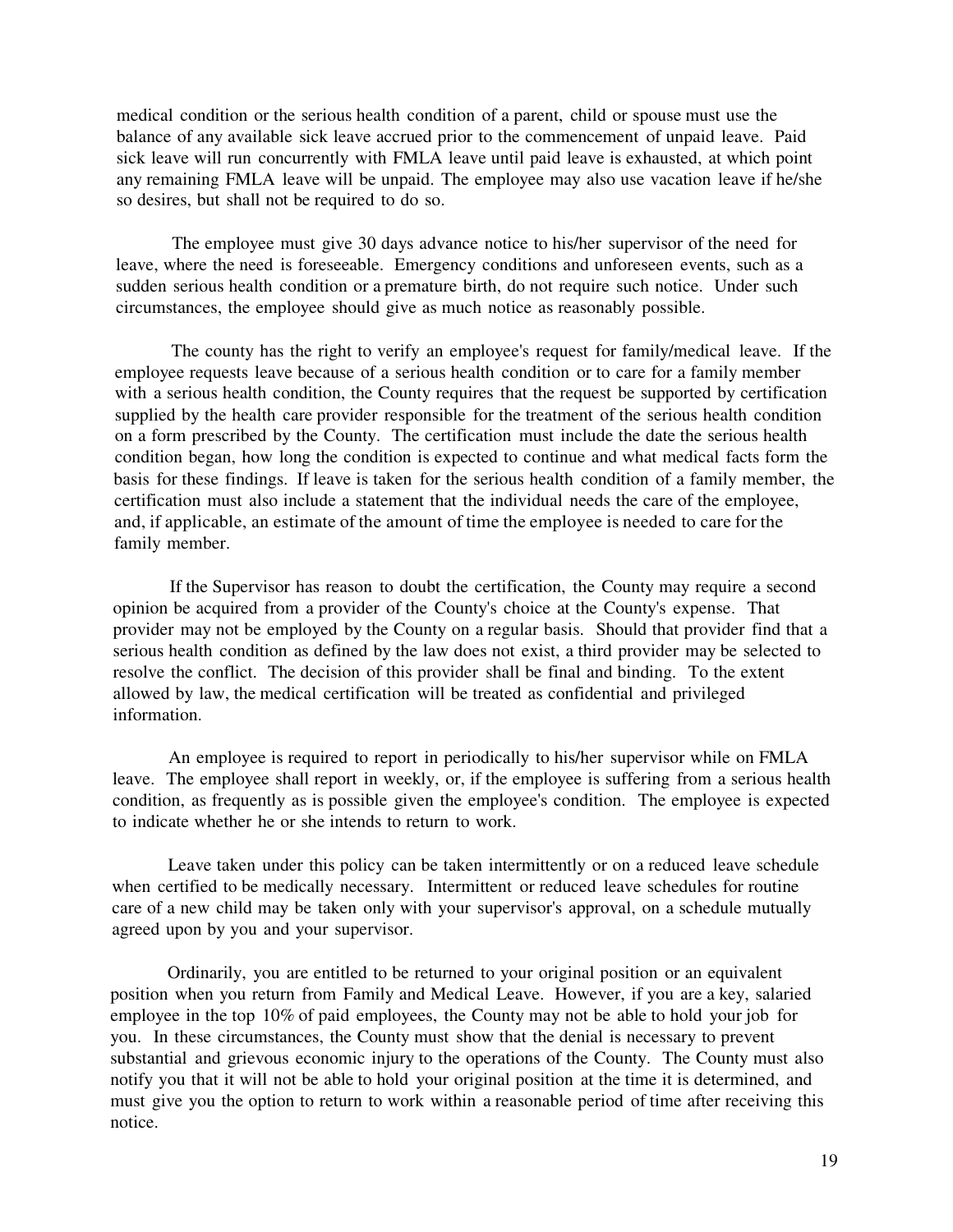# **4.06 - A Service Member Leave under FMLA**

This policy explains the County's eligibility requirements for service member leave under the Family Medical Leave Act (FMLA). Except where otherwise noted, the general rights and responsibilities outlined in the Family & Medical Leave policy shall apply to service member leave taken pursuant to the FMLA.

The FMLA allows eligible employees to take leave for the following qualifying events or circumstances:

I. **Exigency** - Employees with a spouse, son, daughter, or parent (the "service member") on active duty or called to active duty in the National Guard or Reserves may use leave to address certain qualifying exigencies arising out of the active duty or impending active duty.

Examples of qualifying exigencies include:

- I. Short notice deployment;
- 2. Attendance at military events and related activities;
- 3. Arranging childcare, providing childcare on an urgent basis, and attending school activities;
- 4. Financial and legal arrangements;
- 5. Counseling for the employee, the service member or child;
- 6. Rest and recuperation (up to 5 days);
- 7. Post-deployment activities;
- 8. Additional activities to address other events that arise out of active duty status, provided the employer and employee agree that it is an exigent circumstance and agree to the timing and duration of leave.

An employee may take up to twelve (12) weeks of leave per calendar year (January 1 -December 31). An employee whose family member is on active duty or called to active duty as a member of the Regular Armed Forces is not eligible to take leave because of a qualifying exigency.

2. **Caregiver for Service member Injury or Illness** -Employees may also take leave to care for a covered current service member ("the service member") who has a serious injury or illness incurred in the line of duty that may render the service member medically unfit to perform his or her own duties for which the service member is undergoing medical treatment, recuperation, or therapy; or is in outpatient status; or is on the temporary disability retired list.

In order to care for the covered service member, the employee must be the spouse, son, daughter, parent, or next of kin of the service member.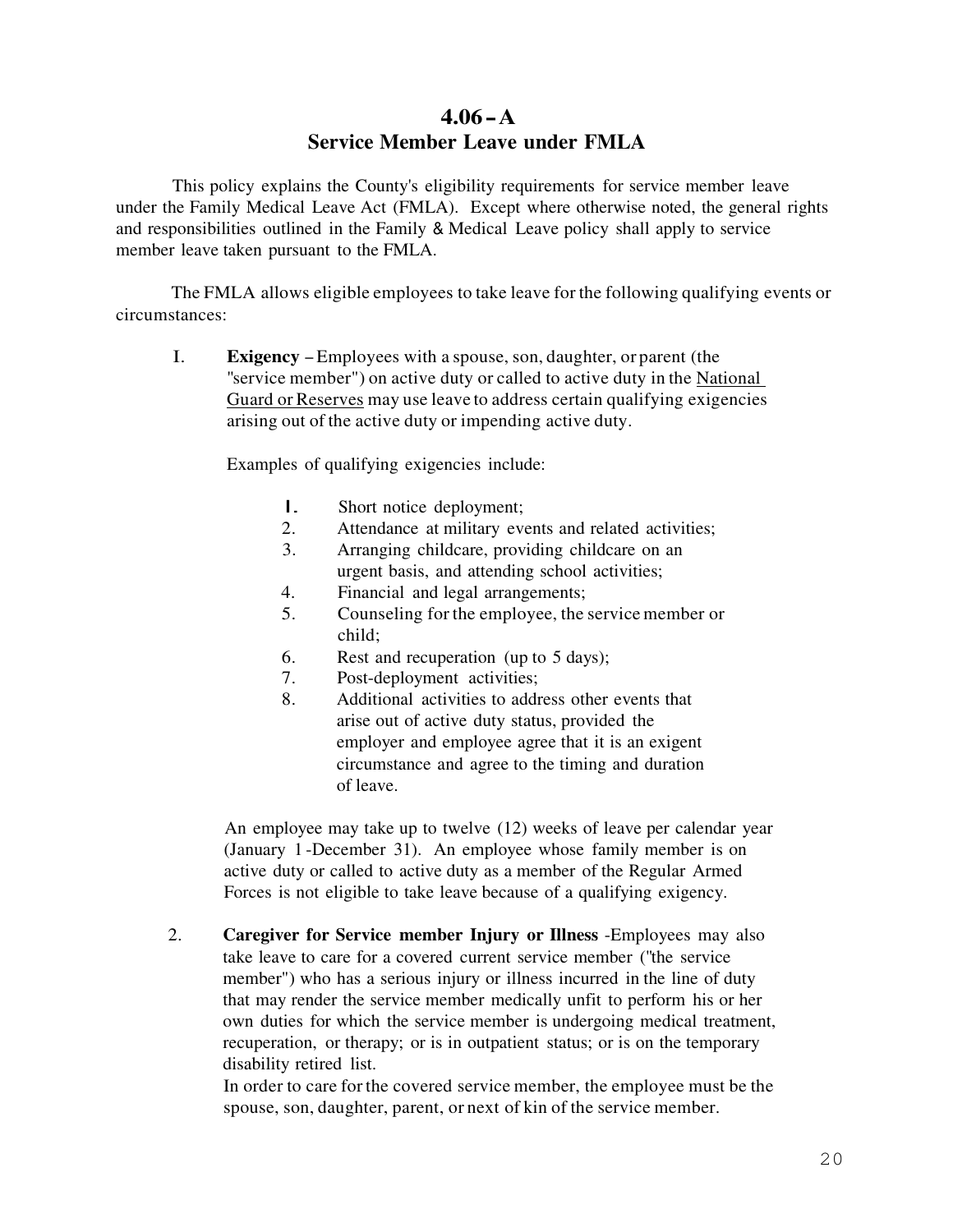An employee may take up to twenty-six (26) weeks of caregiver leave during a twelve (12) month period, such period to be calculated beginning on the first day of leave.

3. **Notice and Documentation** -When the need for leave is foreseeable, the employee shall notify his/her supervisor and the County's Human Resource Department at least thirty (30) days before the need for leave. When the need for leave is not foreseeable, the employee shall notify his/her supervisor and the County's Human Resource Department as soon as possible. An employee requesting leave must explain the reasons for the needed leave so as to allow the employer to determine whether the leave qualifies under the policy.

The employee must provide complete and sufficient documentation in support of a request for service member FMLA leave. Failure to provide such documentation may result in the denial or delay of FMLA. The employee may also be required to provide documentation of the familial relationship to support service member leave.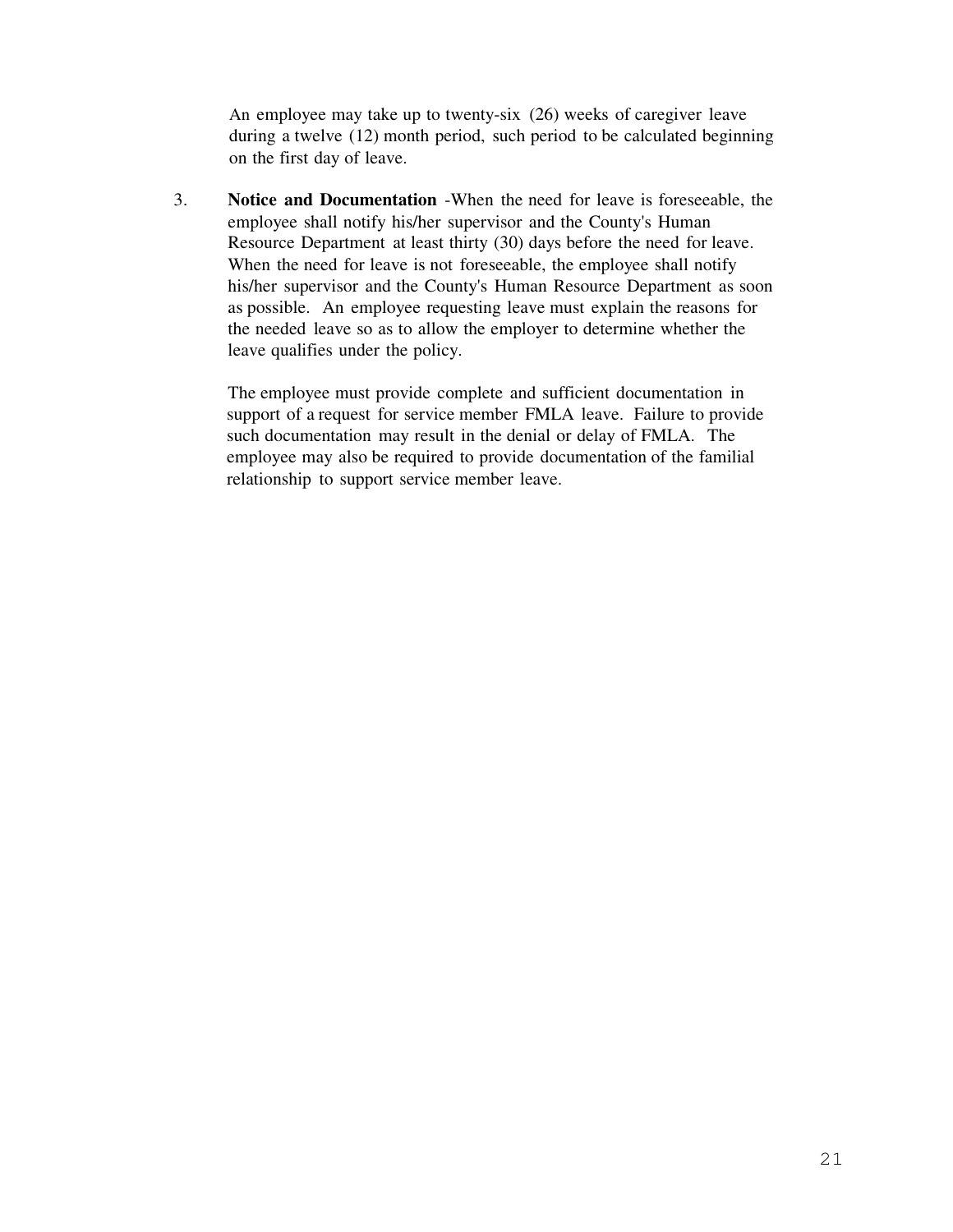#### **4.07 Tennessee Maternity I Paternity Leave**

#### **Leave for Adoption, Pregnancy, Childbirth and Nursing an Infant**

In addition to the protections provided under the Family and Medical Leave Act, Tennessee Law offers other allowances for pregnancy, childbirth, adoption and nursing an infant. A qualified employee may take leave as outlined below. The twelve weeks of Family and Medical Leave shall be counted against the leave under the Tennessee statute (leave under the two acts will run concurrently). The Tennessee law requires that the employee policy manual contain a copy of its provisions. Therefore, the provisions are set forth below. These provisions may or may not apply, depending upon your circumstances. If you have any questions regarding whether these provisions apply, consult your supervisor or Human Resources Director.

The provisions of the Tennessee Law, as written, are listed below. The use of the terms "employer" or "company" should be interpreted as referring to the County.

#### **4-21-408. Leave for adoption, pregnancy, childbirth and nursing an infant.** -

**a)** Employees who have been employed by the same employer for at least twelve (12) consecutive months as full-time employees, as determined by the employer at the job site or location, may be absent from such employment for a period not to exceed four (4) months for adoption, pregnancy, childbirth and nursing an infant, where applicable, referred to as "leave" in this section. With regard to adoption, the four-month period shall begin at the time an employee receives custody of the child.

**b)** (1) Employees who give at least three (3) months' advance notice to their employer of their anticipated date of departure for such leave, their length of leave, and their intention to return to full-time employment after leave, shall be restored to their previous or similar positions with the same status, pay, length of service credit and seniority, wherever applicable, as of the date of their leave.

**(2)** Employees who are prevented from giving three (3) months' advance notice because of a medical emergency that necessitates that leave begin earlier than originally anticipated shall not forfeit their rights and benefits under this section solely because of their failure to give three (3) months' advance notice.

**(3)** Employees who are prevented from giving three (3) months' advance notice because the notice of adoption was received less than three (3) months in advance shall not forfeit their rights and benefits under this section solely because of their failure to give three (3) month's advance notice.

**(c) (1)** Leave may be with or without pay at the discretion of the employer. Such leave shall not affect the employees' right to receive vacation time, sick leave, bonuses, advancement, seniority, length of service credit, benefits, plans or programs for which the employees were eligible at the date of their leave, and any other benefits or rights of their employment incident to the employees' employment position; provided, that the employer need not provide for the cost of any benefits, plans or programs during the period of such leave, unless such employer so provides for all employees on leaves of absence.

**(2)** If an employee's job position is so unique that the employer cannot, after reasonable efforts, fill that position temporarily, then the employer shall not be liable under this section for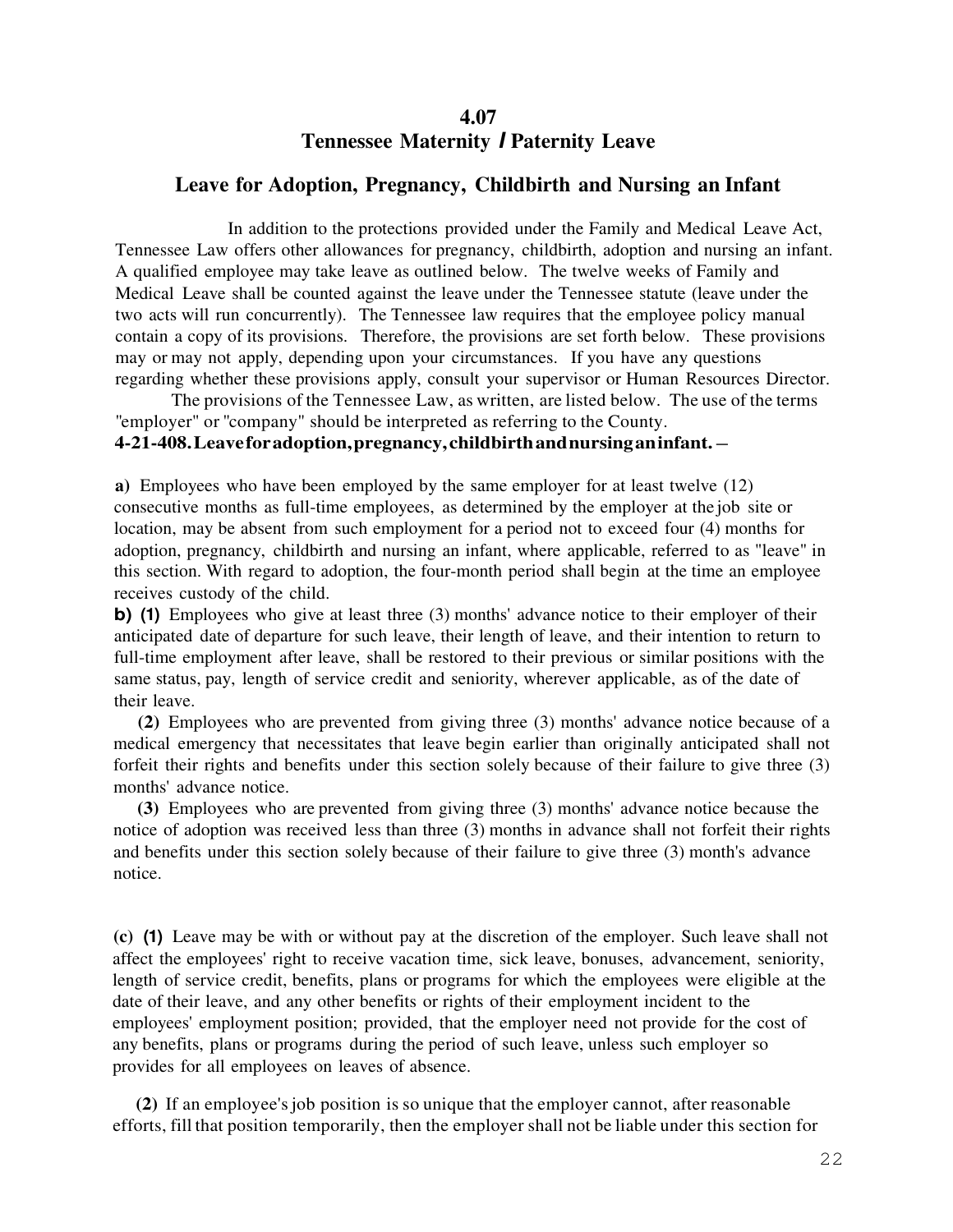failure to reinstate the employee at the end of the leave period.

**(3)** The purpose of this section is to provide leave time to employees for adoption, pregnancy, childbirth and nursing the infant, where applicable; therefore, if an employer finds that the employee has utilized the period of leave to actively pursue other employment opportunities or if the employer finds that the employee has worked part time or full time for another employer during the period of leave, then the employer shall not be liable under this section for failure to reinstate the employee at the end of the leave.

**(4)** Whenever the employer shall determine that the employee will not be reinstated at the end of the leave because the employee's position cannot be filled temporarily or because the employee has used the leave to pursue employment opportunities or to work for another employer, the employer shall so notify the employee.

**(d)** Nothing contained within the provisions of this section shall be construed to:

**(1)** Affect any bargaining agreement or company policy that provides for greater or additional benefits than those required under this section;

**(2)** Apply to any employer who employs fewer than one hundred (100) full-time employees on a permanent basis at the job site or location; or

**(3)** Diminish or restrict the rights of teachers to leave pursuant to title 49, chapter 5, part 7, or to return or to be reinstated after leave.

# **4.08 Military Leave**

Military Leave with pay shall be approved immediately upon submission by the employee to his/her Department Head of an authentic Military Order showing the date, time and place to appear.

Pay for time served on Military Leave shall be made at the employee's regular rate of pay for the length of time required by applicable State and Federal laws. Upon return to work, the employee will be required to present proof of military service including dates of service.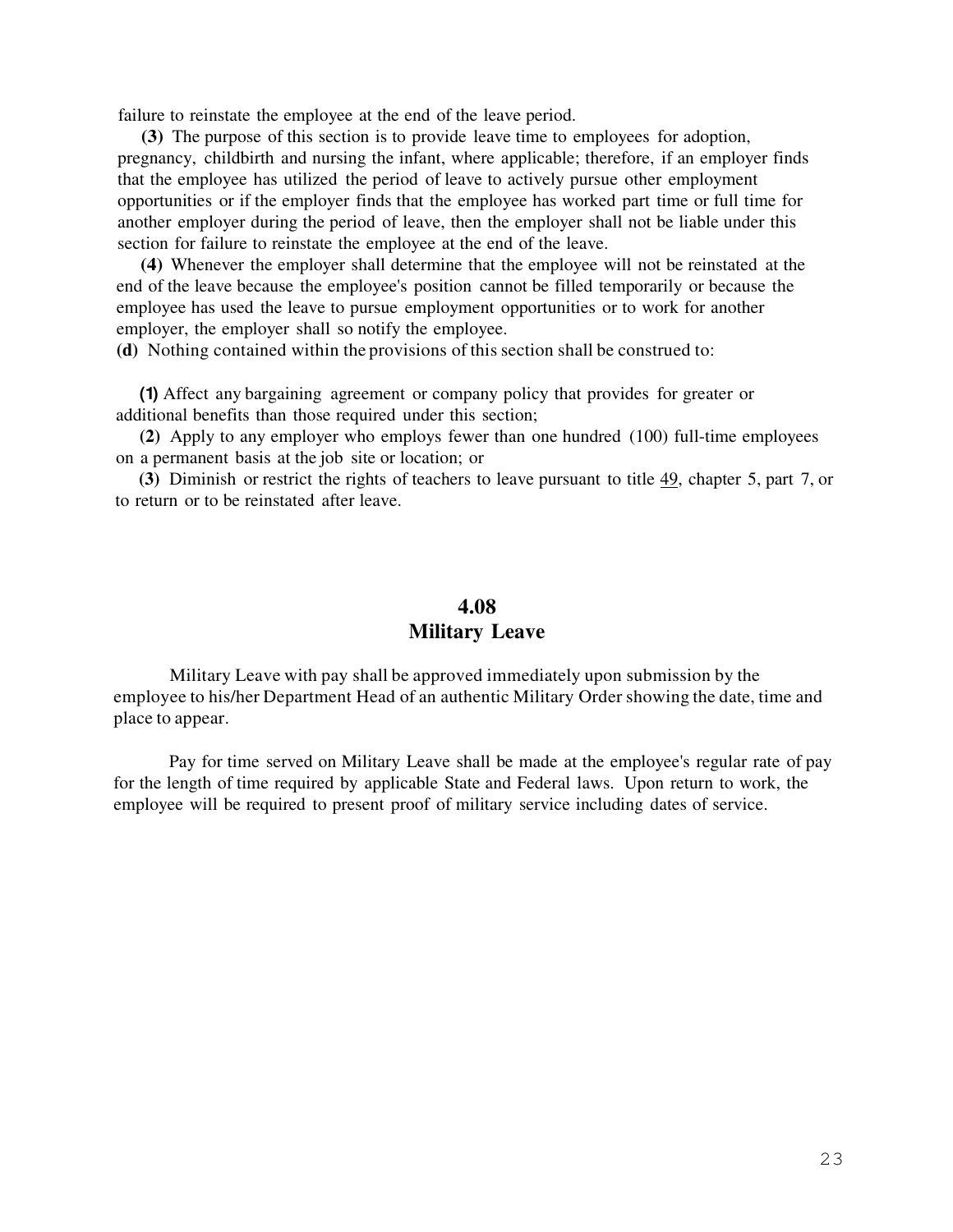#### **5.01 Continuous Service Credit**

Provided there is no break in employment, the time between an employee's date of hire as a full time employee and his/her date of termination will be considered a period of continuous service. If an employee with a break in service is rehired by the County, his/her period of continuous service starts over on the date of rehire. The period of continuous service shall be broken under the following conditions:

- (1) Discharge with or without cause.
- (2) Voluntary resignation.
- (3) Changing status from regular full-time employment to part-time or temporary employment.

The Department Heads shall be responsible for determining the continuous service credit of an employee on the basis of information contained in the employees official personnel file.

### **5.02 Leave Transfer between County Agencies**

Any full-time employee of any agency, office, or department of the County (covered by this Personnel Policy) who transfers to another agency, office or department of the County without a break in service shall have all vacation and sick leave transferred to the new department. Absent an agreement by both Department Heads, any outstanding compensatory time for back overtime or unused holidays will be paid by the department from which the employee is transferring. Any payment for vacation leave upon termination which is later found to have been in violation of this policy shall be repaid to the County by the terminating employee.

Employees who leave employment with the Williamson County Board of Education (BOE) to accept positions with the Williamson County Government may not transfer any unused vacation or compensatory time to their new position. The BOE is responsible for payment of any accrued but unused vacation or compensatory time. An employee may transfer up to 56 hours of sick time to his/her new position with the balance of unused sick time being applied to retirement.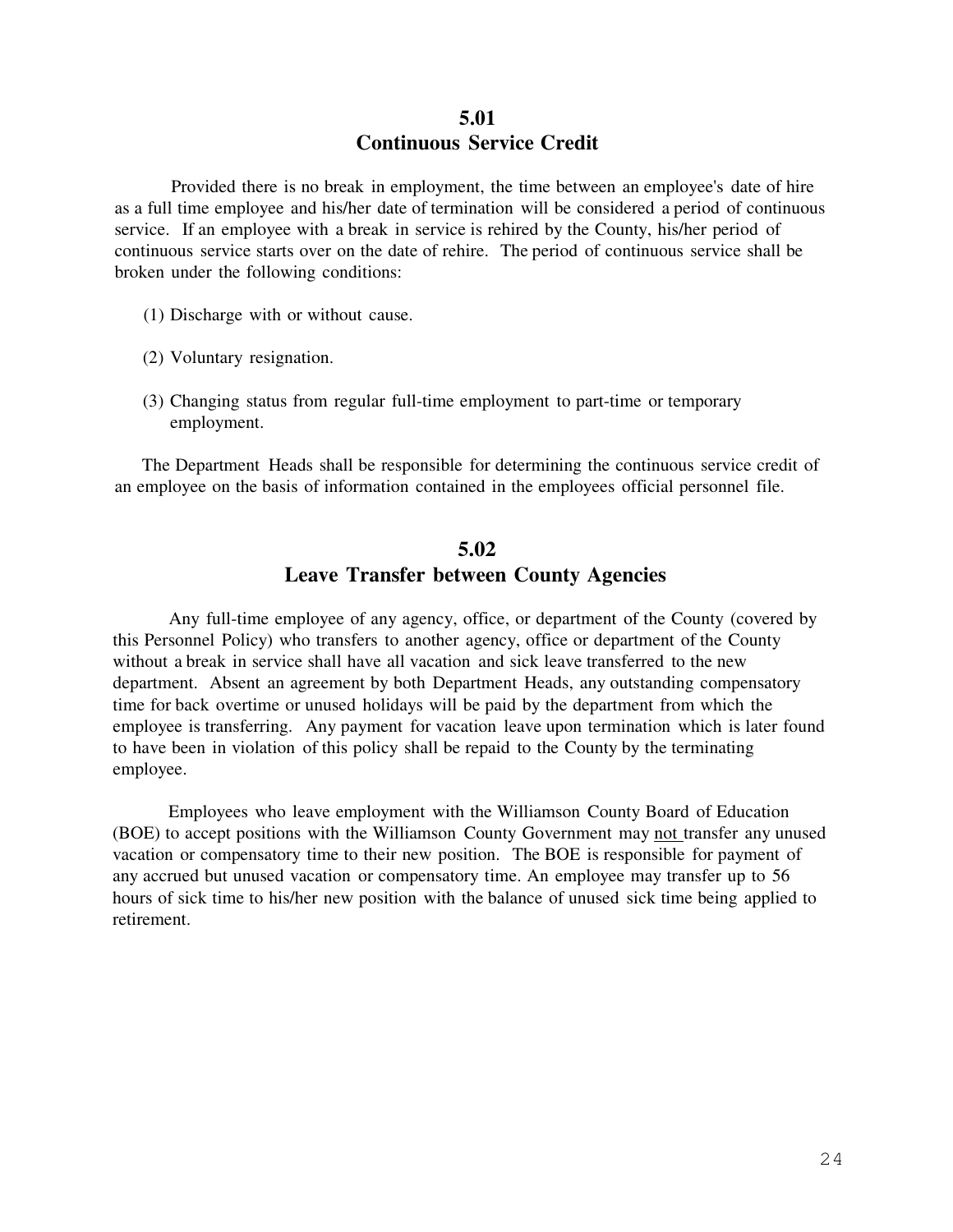#### **5.03 Recording Leave Time**

Supervisors are required to record employee hours on the forms provided for this purpose. The forms should be completed for nonexempt employees and at the end of the workweek, should be forwarded to payroll for review and processing. Both exempt and nonexempt employees should record all vacation and leave time on the provided forms and should verify and sign such forms. Employees should be sure that their actual hours worked and all leave time taken is recorded accurately. It is the responsibility of the Supervisor to ensure that all leave time is recorded accurately. Falsifying these records is a crime under T.C.A. § 39-16- 504.

#### **5.04 Days of Administrative Closing**

In cases of extreme weather or other emergency conditions, the County Mayor may designate full or partial days as days of Administrative Closing. At the time of the announcement, the County Mayor's office will issue guidelines for employee compensation. Each elected official may make the same or different decision for his/her office.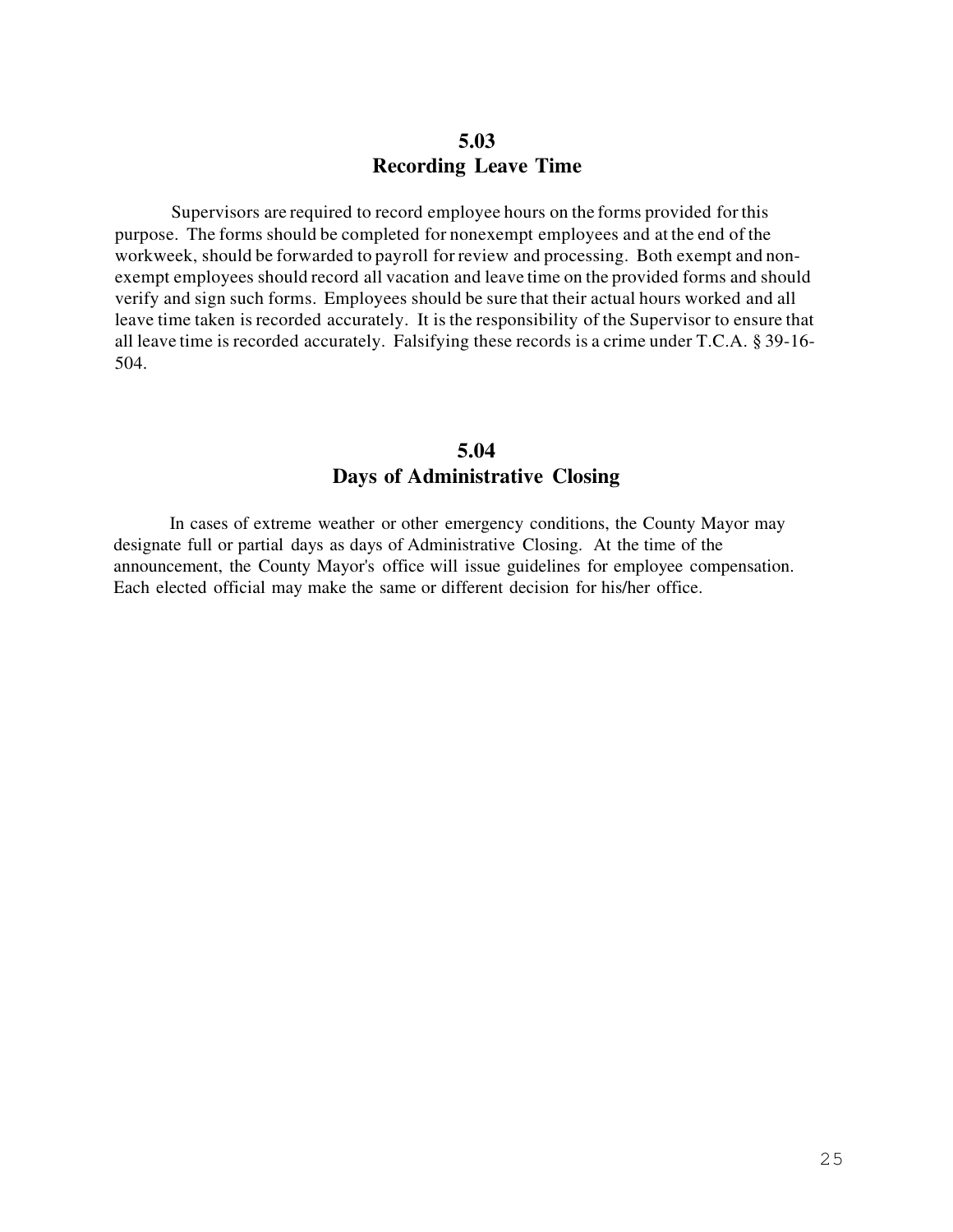#### **6.01 Overtime**

For the purpose of this policy manual, one day of work is considered an eight (8) hour day and one week of work is considered a forty (40) hour week. Each employee will be given a minimum of 30 minutes of non-paid time for meal breaks whenever he/she is scheduled for six (6) or more hours in a work day. At the discretion of the department head, paid rest breaks may also be scheduled during the work day. The eight (8) hour day and forty (40) hour week will be used for determining overtime pay rates as well as the accrual and usage of sick and vacation pay. An employee's hourly rate of pay is determined by dividing the annual salary by 2080 hours.

In accordance with federal wage and hour laws, non-exempt employees are eligible for overtime compensation for all hours worked over forty (40) in a workweek. Certain executive, professional and administrative employees are considered to be exempt under federal wage and hour laws and are therefore not eligible for overtime compensation.

Law enforcement and certain public safety employees have their overtime calculated by a different formula and should check with their Department Heads to determine when they are eligible for overtime compensation.

Non-exempt employees (with the exception of law enforcement and public safety personnel) shall be paid overtime or given compensatory time for all hours worked over forty (40) during the applicable work week. Only hours actually worked will be considered in calculating overtime and compensatory time. The amount of payment for each hour of overtime is calculated by multiplying the hourly rate of pay by 1.5. No employee shall work any hours in excess of forty (40) per week without the prior consent of the employee's supervisor.

A Department Head may elect to offer compensatory time in lieu of overtime pay. In this event, employees who are required to work over forty (40) hours per week may elect to receive compensatory time off in lieu of overtime pay. Absent an agreement by the employee, employees may not be required to receive compensatory time in lieu of overtime pay. Such compensatory time shall be earned at a rate of one and one-half hours for each hour worked over forty hours in a week. The amount of compensatory time earned is determined by multiplying all time worked over 40 hours in a pay week by 1.5. With the exception of law enforcement and public safety employees, no employee may accrue more than 240 hours of compensatory time. Law enforcement and public safety employees may accrue up to 480 hours of comp time. The use of compensatory time is subject to approval by the department head. Such approval will not be denied unless undue disruption to the office or department will occur.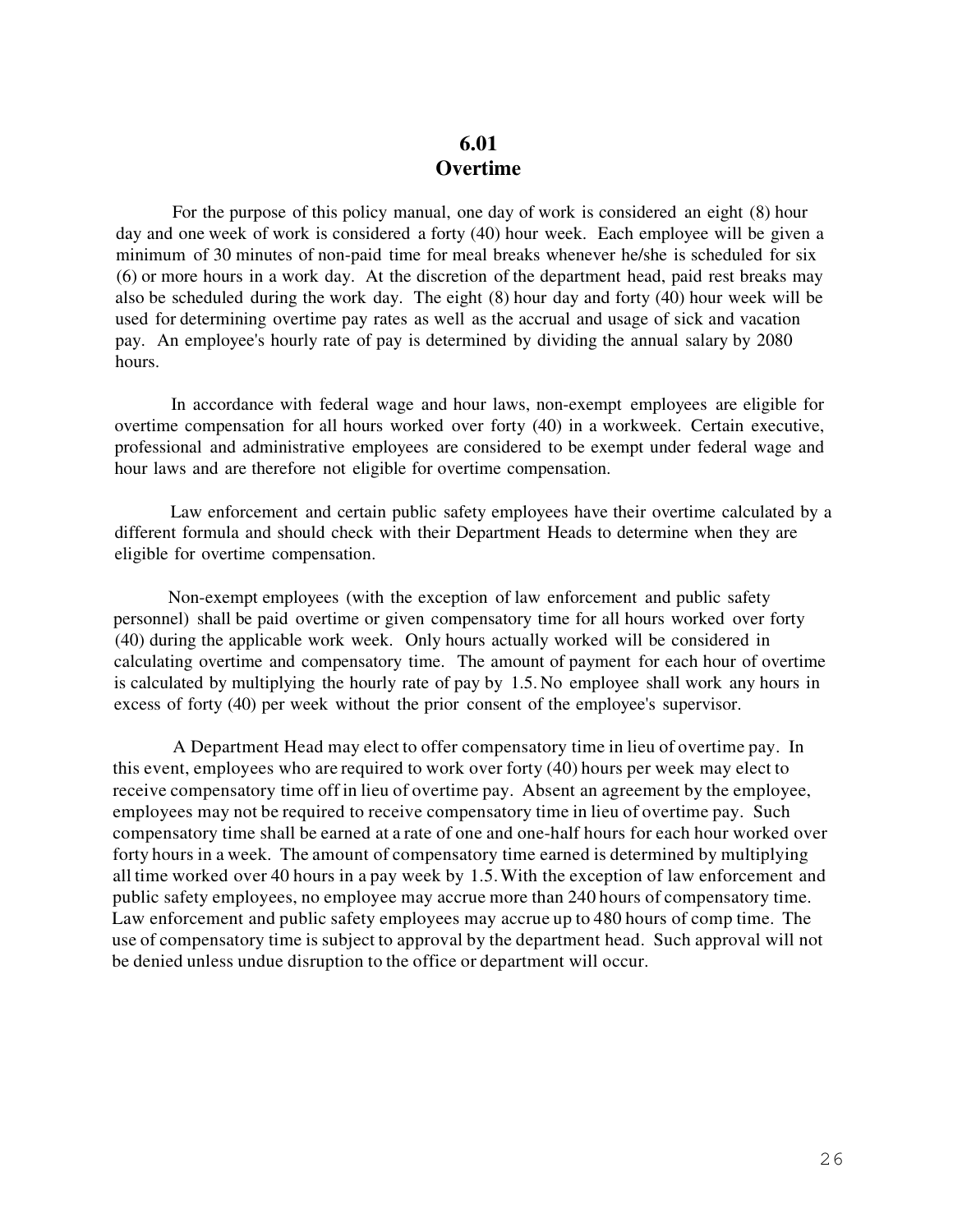#### **6.02 Worker's Compensation**

Any employee sustaining an injury or illness in the course of his/her employment should notify his/her supervisor immediately. If the injury or illness is determined to be compensable under the Worker's Compensation Law the employee will be placed on worker's compensation leave. This leave shall not be counted against accrued sick leave. A separate policy and procedure guide is available to all employees and will list the panel of physicians as well as the accepted procedure to be used in triage, non-emergency and emergency care. Employees must comply with the procedures for reporting the injury and selection of physicians as set forth in the Worker's Compensation Guide in order to be entitled to Worker's Compensation benefits.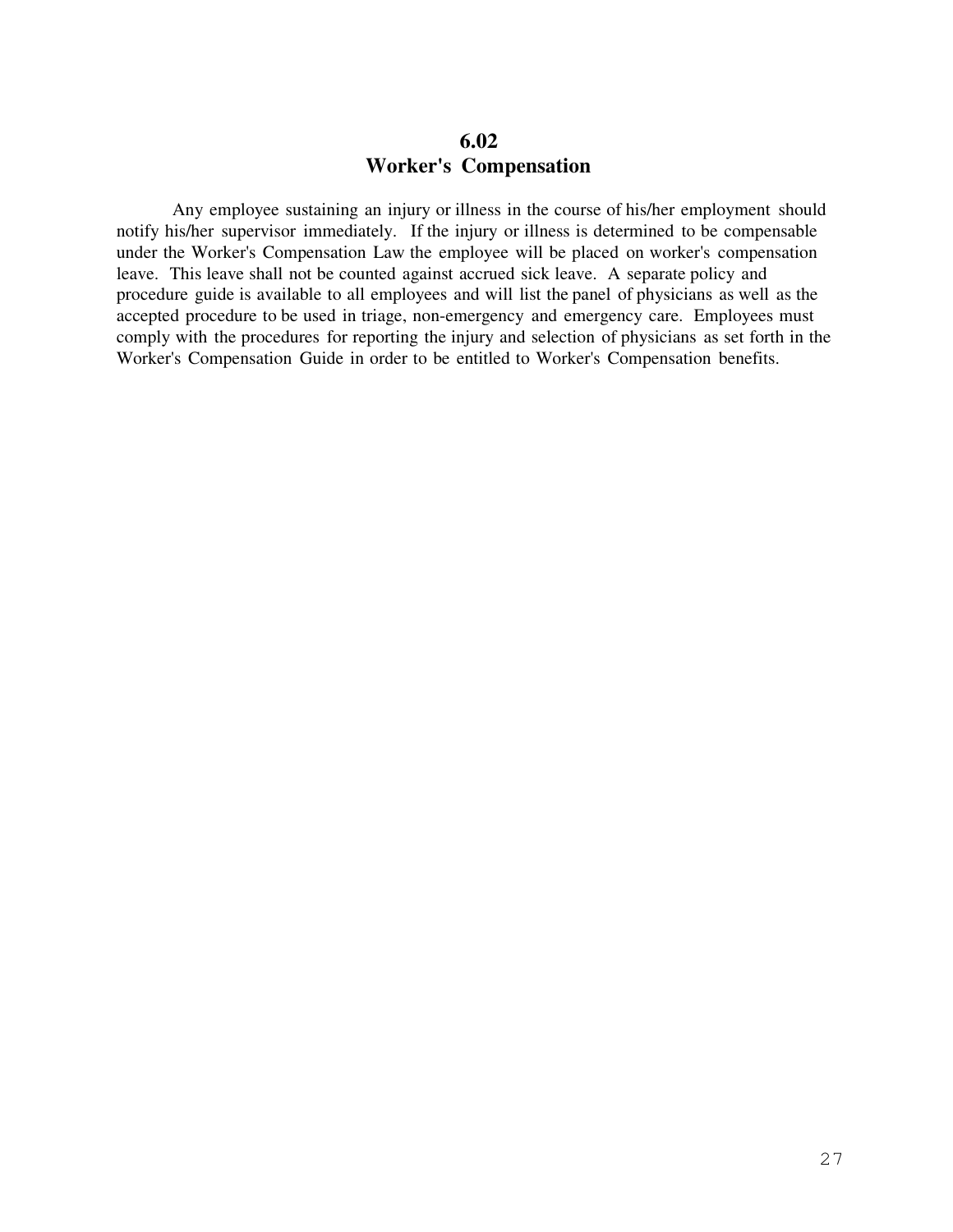#### **7.01 Drug - Free Workplace**

Williamson County is committed to providing a safe environment and to fostering the wellbeing and health of its employees. That commitment is jeopardized when any Williamson County employee illegally uses drugs or alcohol on the job, comes to work with these substances in his/her body, or possesses, distributes, or sells drugs in the workplace. Therefore, Williamson County has established the following policy:

During working hours, employees are strictly prohibited from being under the influence of illegal drugs or alcohol or selling, possessing, transferring or purchasing illegal drugs, or possessing or consuming alcoholic beverages.

It is a violation of County policy for anyone to report to work under the influence of illegal drugs or alcohol-that is, with illegal drugs or alcohol in his/her body.

It is a violation of the County policy for anyone to use prescription drugs illegally. However, nothing in this policy precludes the appropriate use of legally prescribed medications.

Any employee whose off-duty substance abuse results in on-the-job impairment (including but not limited to excess absenteeism or tardiness, carelessness or disregard for safety, or poor work), or who commits an unlawful act or whose conduct discredits Williamson County in any way is in violation of this policy.

The foregoing constitutes the policy of Williamson County on substance abuse. Violation of this policy is grounds for disciplinary action, up to and including immediate termination of employment. Williamson County may take appropriate actions against employees in violation of this policy, including referral for legal prosecution or mandatory drug/alcohol abuse counseling, including satisfactory completion of an approved drug use/alcohol abuse assistance or rehabilitation program.

The goal of this policy is to balance our respect for individuals with the need to maintain a safe, productive, and drug-free environment. The intent of this policy is to offer a helping hand to those who need it, while sending a clear message that illegal drug use and alcohol abuse are incompatible with employment at Williamson County.

Aside from Williamson County's policy considerations, the use of illegal drugs and/or abuse of alcohol may be harmful to your health. Some of the health risks are listed below

#### Alcohol Abuse Health Risks

Liver damage -- cirrhosis, alcoholic hepatitis

Heart disease -- enlarged heart, congestive heart failure

Ulcers and gastritis

**Malnutrition**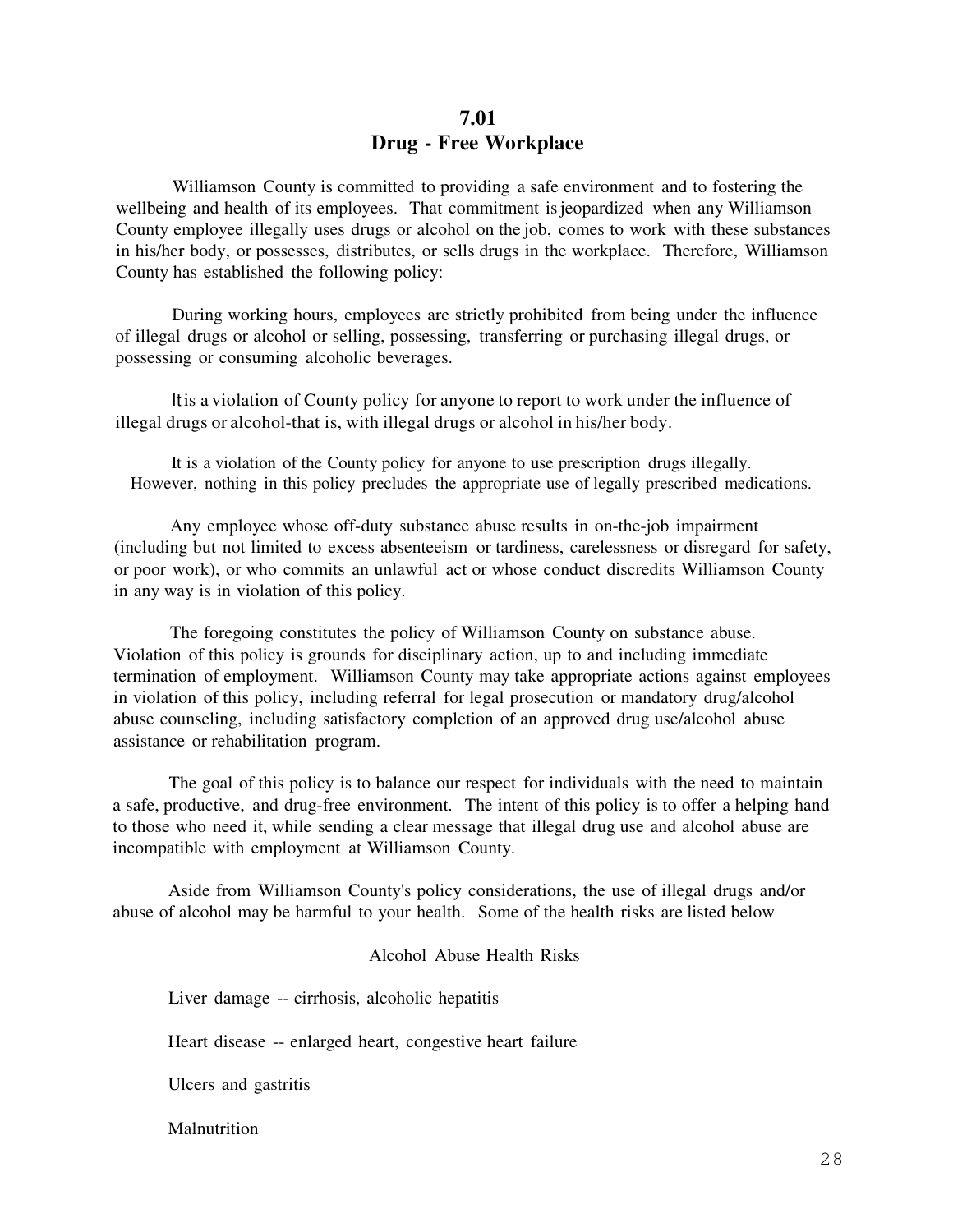Cancer -- Mouth, esophagus, stomach, liver

Brain damage -- memory loss, hallucinations, psychosis

Damage to fetus if pregnant mother drinks

Death -- 50% of fatal auto accidents involve alcohol and 31% of suicides are alcoholics.

#### Drug Use Health Risks

Overdose -- psychosis, convulsions, coma, death

Long-term use -- organ damage, mental illness, malnutrition, death

Casual use -- heart attack, stroke, brain damage, death

Needles -- infections, hepatitis, AIDS, death

Employees should contact the Human Resources Department or the Benefits Department to obtain information about treatment resources.

As a condition of employment, employees must abide by the terms of this policy, and must notify Williamson County in writing of any conviction or violation of a criminal drug statute occurring in the workplace no later than five calendar days after such a conviction.

Under the terms and conditions of federal grant programs, the state or appropriate grant agency will be notified in writing within ten calendar days after the County receives notice from any employee, or otherwise receives actual notice that an employee has been convicted of violation of a criminal drug statute occurring in the workplace. Within ten (10) days of notice of a conviction, the County will provide notice, including position title, to every grant officer or other designee on whose grant activity the convicted employee was working, unless the Federal agency has designated a central point for the receipt of such notices. Notices shall include the identification number(s) of each affected grant. Within 30 days after receiving notice of a conviction for a drug-related offense, the County will take the following actions with respect to any employee who is convicted of a drug abuse violation occurring in the workplace:

- I. Taking appropriate personnel action against such employee, up to and including termination; or
- 2. Requiring such employee to satisfactorily participate in a drug abuse assistance or rehabilitation program approved for such purpose by a Federal, State, or local health, law enforcement, or other appropriate agency.

The reporting provisions above shall apply only to those County employees directly or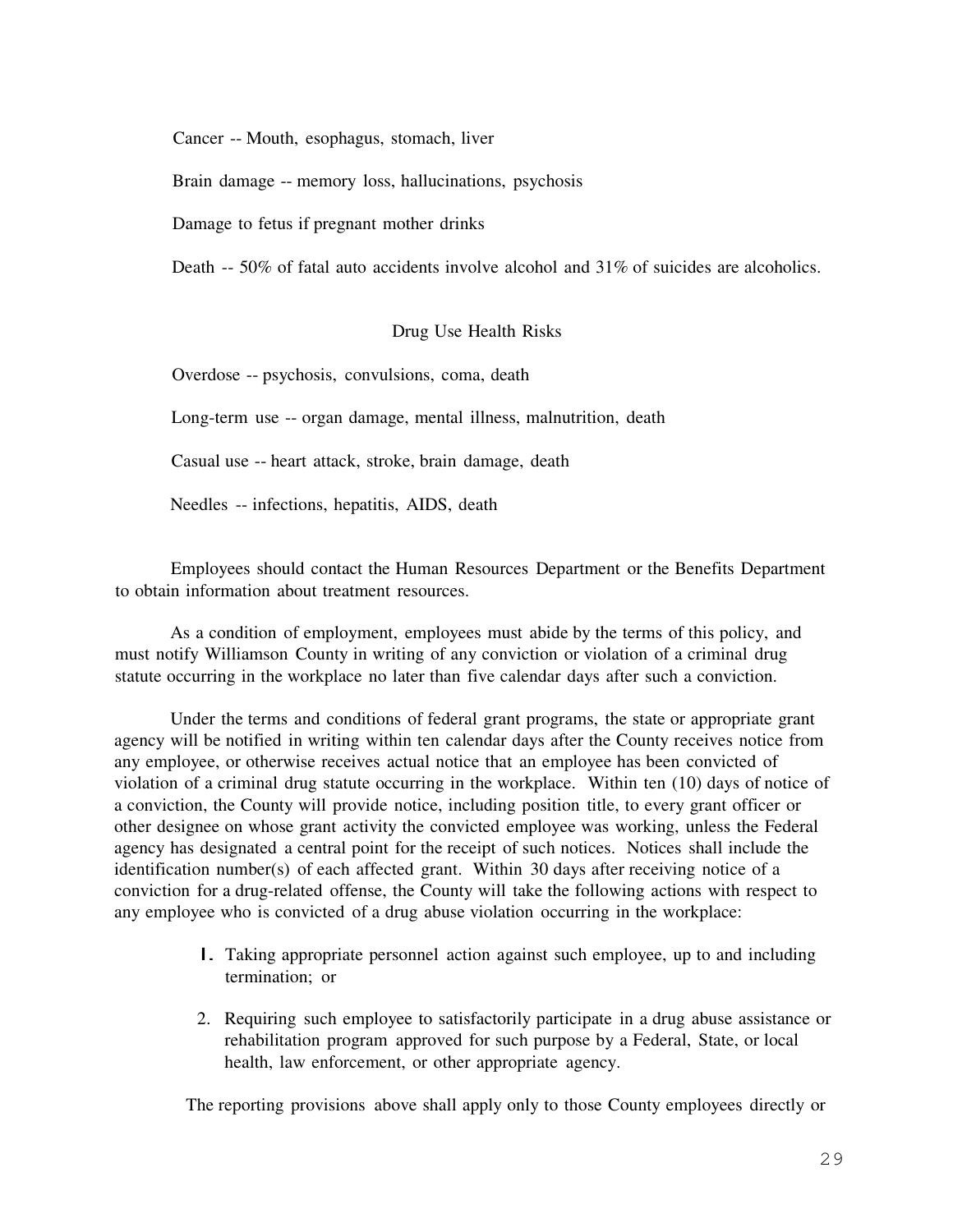indirectly involved with the any federal grant program subject to the terms of 41 USC 701-707, The Federal Drug Free Workplace Act of 1988.

Any department implementing a drug testing program must ensure that the program complies with all applicable federal and state regulations and shall have a specific policy and procedure for such testing which shall be distributed to employees within the department.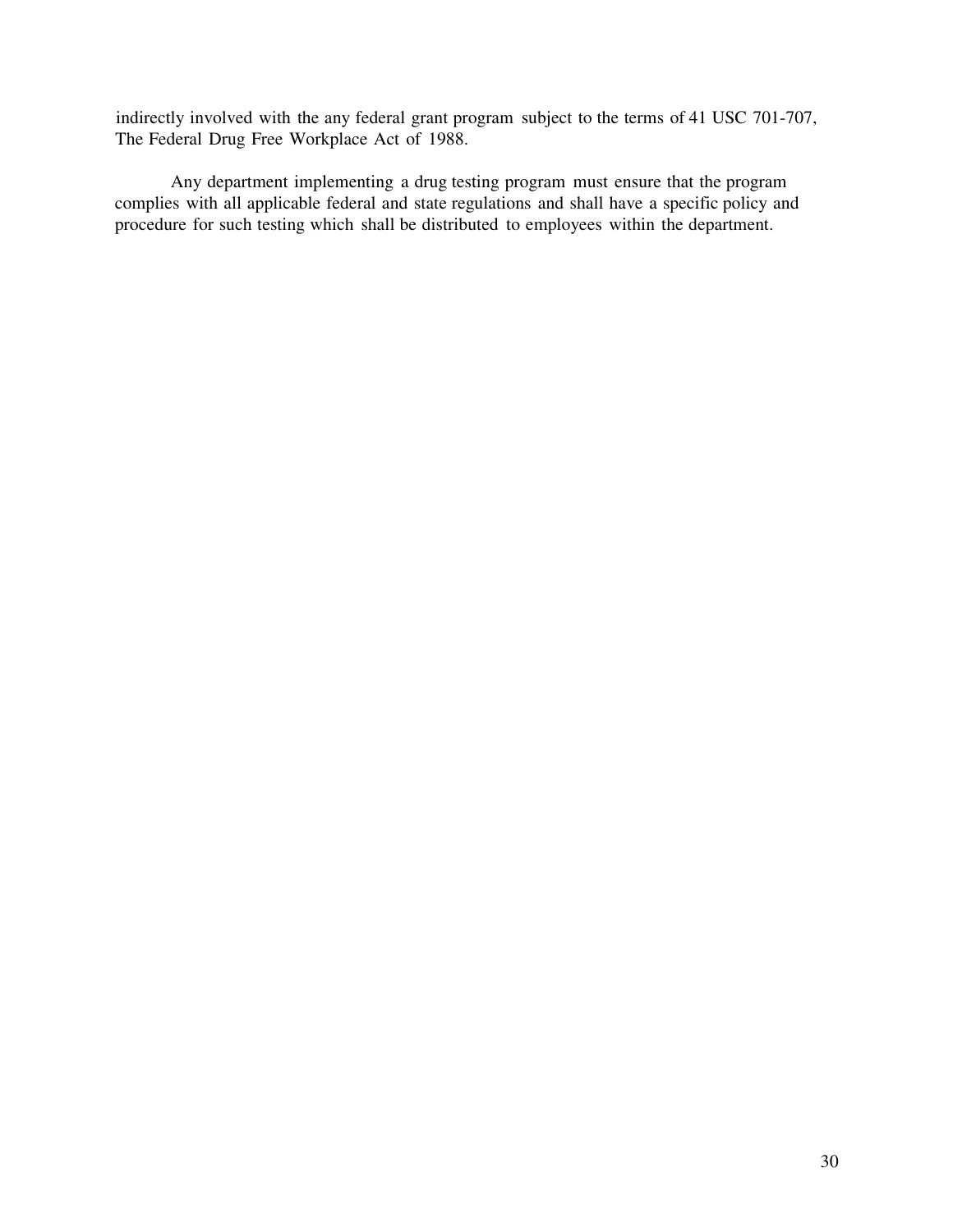#### **7.02 Policy/Rule Violation or Misconduct**

The county has established guidelines expressing its expectations of employees' conduct. These guidelines describe conduct that generally results in the County taking corrective action. The guidelines are not all inclusive, and other conduct not listed may result in corrective action, up to and including termination.

These guidelines do not form a contract of employment. Employment with Williamson County is at will and can be terminated for any reason, with or without cause. The decision as to what action will be taken rests solely with the County and is made based on the circumstances of the individual policy/rule violation or misconduct.

The County realizes that no set of rules can cover the complexities of every situation. Therefore, the following must be viewed as general guidelines. The County may deviate at will from its disciplinary guidelines as the circumstance may warrant.

The following is a list of some of the policy/rule violations or misconduct which may result in corrective action, up to and including termination:

- Removal of County property without authorization
- Theft, fraud or embezzlement
- Falsification of County documents
- Sale, possession or use of drugs/alcohol on County premises or County time
- Use or possession of weapons on County premises or County time unless it is considered a function of the job
- Willful alteration of time keeping records
- Assault or threatening bodily harm to another
- Insubordination
- Intentional damage to or destruction of County property
- Discriminatory and/or sexual harassment: touching, offensive or degrading comments and innuendoes which create a hostile, intimidating or offensive work environment for the public or employees
- Misuse of County property, services or employment relationships in a manner not consistent with County policy
- Unprofessional business conduct toward the public
- Carelessness or failure to use good safety practices
- Working unauthorized overtime
- Actions detrimental to morale
- Failure to follow work schedule (excessive absences and tardiness).
- Failure to contact a supervisor when absent
- Reporting to work in an unfit condition (i.e. physically, mentally or emotionally impaired)
- Any unauthorized absence after the time limit of authorized vacation or other approved absence, unless satisfactory evidence of inability to report to work is shown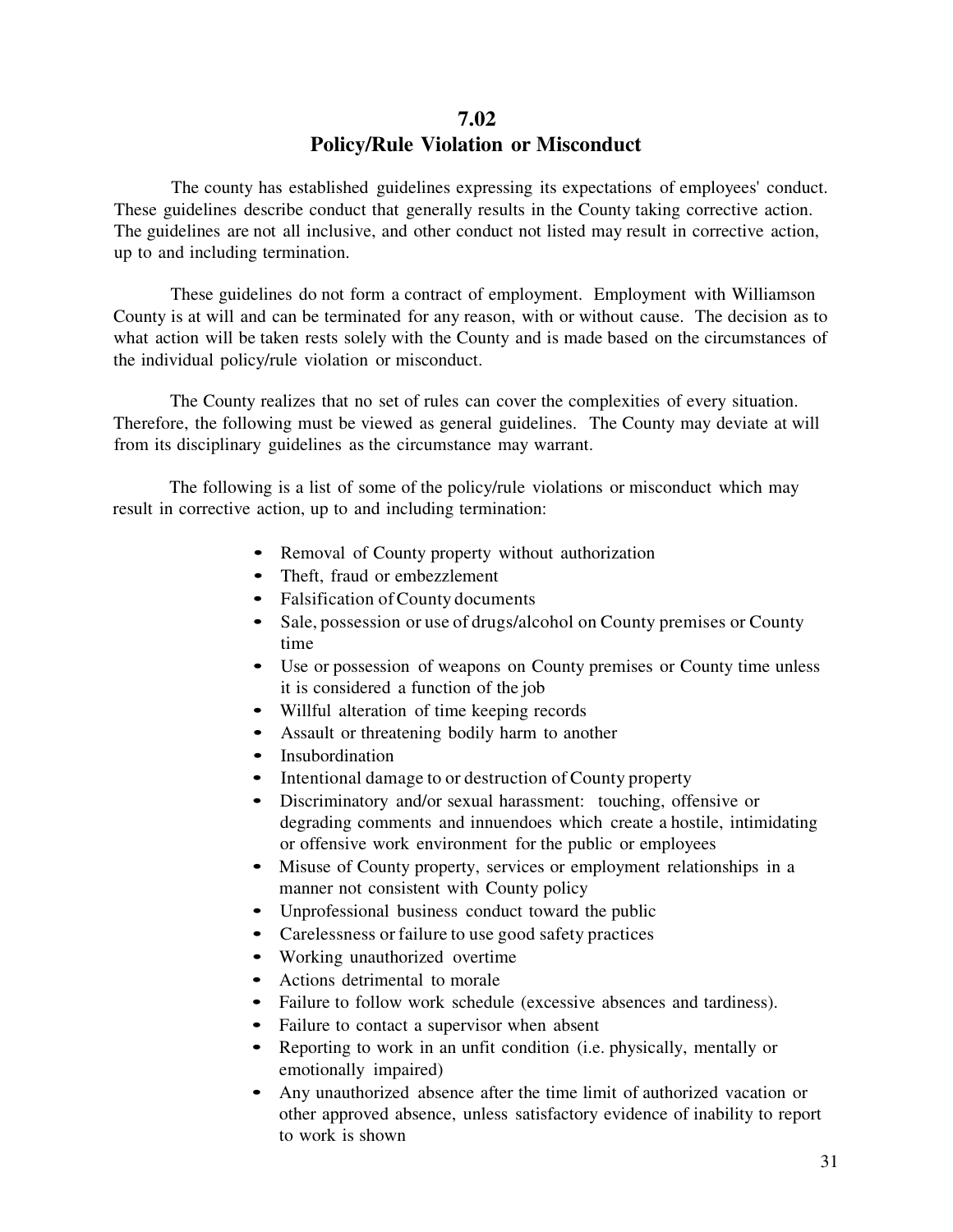- Failure to report to work after notification of restoration of workforce
- Failure to report for reinstatement within ninety (90) days following discharge from military service

**39-16-504.** Destruction of and tampering with governmental records.

(a) It is unlawful for any person to:

- 1. Knowingly make a false entry in, or false alteration of, a governmental record;
- 2. Make, present, or use any record, document or thing with knowledge of its falsity and with intent that it will be taken as a genuine governmental record; or
- 3. Intentionally and unlawfully destroy, conceal, remove or otherwise impair the verity, legibility or unavailability as a governmental record.
- (b) A violation of this section is a Class A misdemeanor. [Acts 1989, ch. 591, §1.]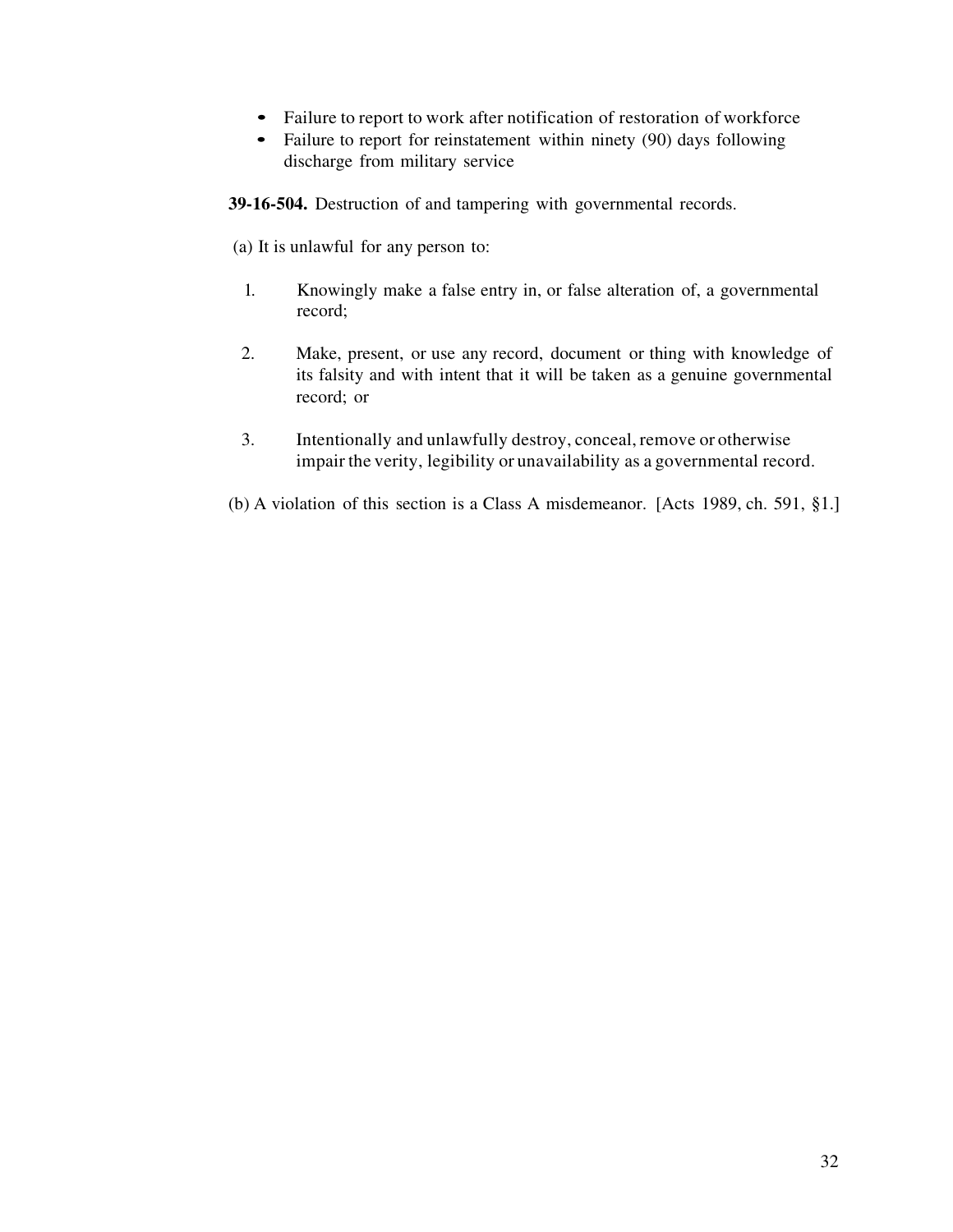#### **7.03 Use of County Equipment and Technology**

Williamson County Government provides the technological equipment necessary for its employees to conduct the official business of the County. Telephones, cell phones, paging devices, voice mail, typewriters, photocopy machines, facsimile machines, and computers with e-mail, internet and word processing capabilities are examples of such equipment. This equipment is not intended for employees' personal or commercial use. Incidental or occasional use of County technology for non-commercial, personal use may be acceptable provided the following conditions are met:

- 1. Such usage does not interfere with the employee's job duties or the department's ability to conduct business.
- 2. Use of the equipment does not result in any added cost to the County.
- 3. Such use is acceptable to the Department Head or Elected Official.

#### **Electronic Mail**

Employees and officials of Williamson County do not have any right to privacy in any electronic mail (e-mail) that travels over the County's electronic mail system. All e-mail that travels over the County system is subject to being examined not only by officials of the County but also by members of the public as allowed under the public records laws.

E-mail may never be used by County employees for the following:

- 1. Composing or forwarding chain letters.
- 2. Using e-mail for any personal commercial or promotional purpose, including messages offering to buy or sell goods or services.
- 3. Composing, forwarding or sending material that contains offensive slurs or jokes, or are otherwise deemed to be harassing, intimidating or abusive.

#### **Computers and Internet**

As stated above, computers are provided to assist employees conduct official County business. Some of the guide lines for computer use are as follows:

- 1. Employees should never use County computers for personal or private commercial activities or save such information on the computer system.
- 2. Employees may not send or receive any software programs that violate copyright laws.
- 3. All passwords and other security screens must be approved and recorded by their Department Head.
- 4. Employees should not use passwords of other employees to access computer systems unless they are directed to do so by their Department Head.
- 5. Actions and/or activities that may damage or otherwise disrupt the County network, servers, workstations, or peripherals are not allowed.
- 6. Download or installation of executable files (software programs that are downloaded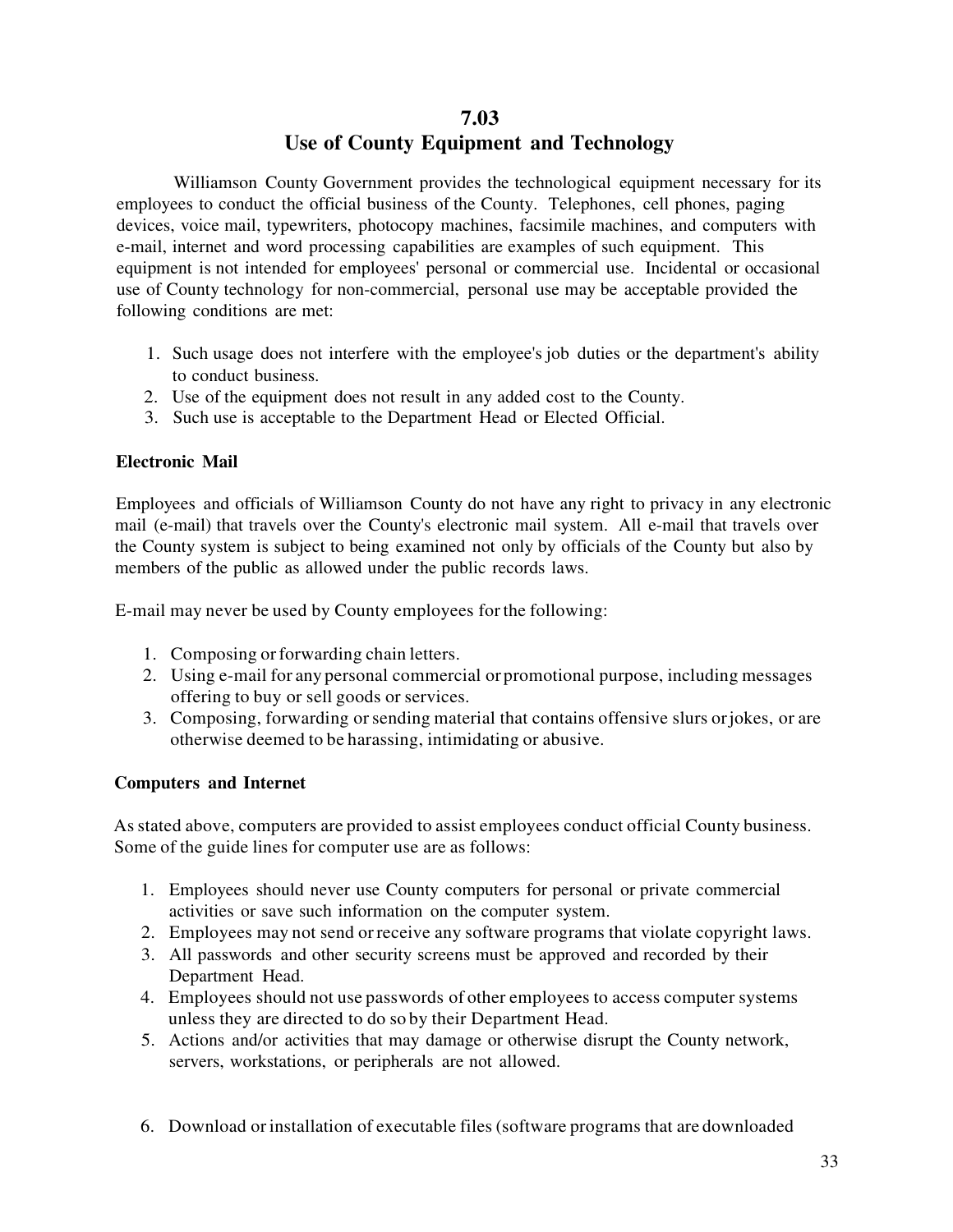from the internet, e-mail or are otherwise purchased) is prohibited without the approval of Information Systems. Executable files, which can be from internal or external sources, may pass along viruses or other programs that may damage the network. If in receipt of such a program, Information Systems should be contacted immediately.

- 7. Installation of software purchased by the user for personal use may not be installed. County provided software may not be installed on any computers other than those designated under the user licenses for that software.
- 8. Hardware obtained for personal use (i.e. speakers, cameras, etc.) may not be attached to county computers without approval of both the Department Head and Information Systems.
- 9. Accessing inappropriate internet sites such as sites that display pornography or obscene material; sites that provide information advocating or providing instruction regarding methods for dangerous, illegal or terrorist conduct; or sites that are otherwise considered illegal shall not be permitted under any circumstances.
- 10.Employees may not download information, material, or music from the internet that is in violation of copyright laws.

The aforementioned policies are meant to be guidelines and are not inclusive of every policy that would govern the use of County provided technology and equipment. Use of such equipment or technology has been approved for conducting official County business only.